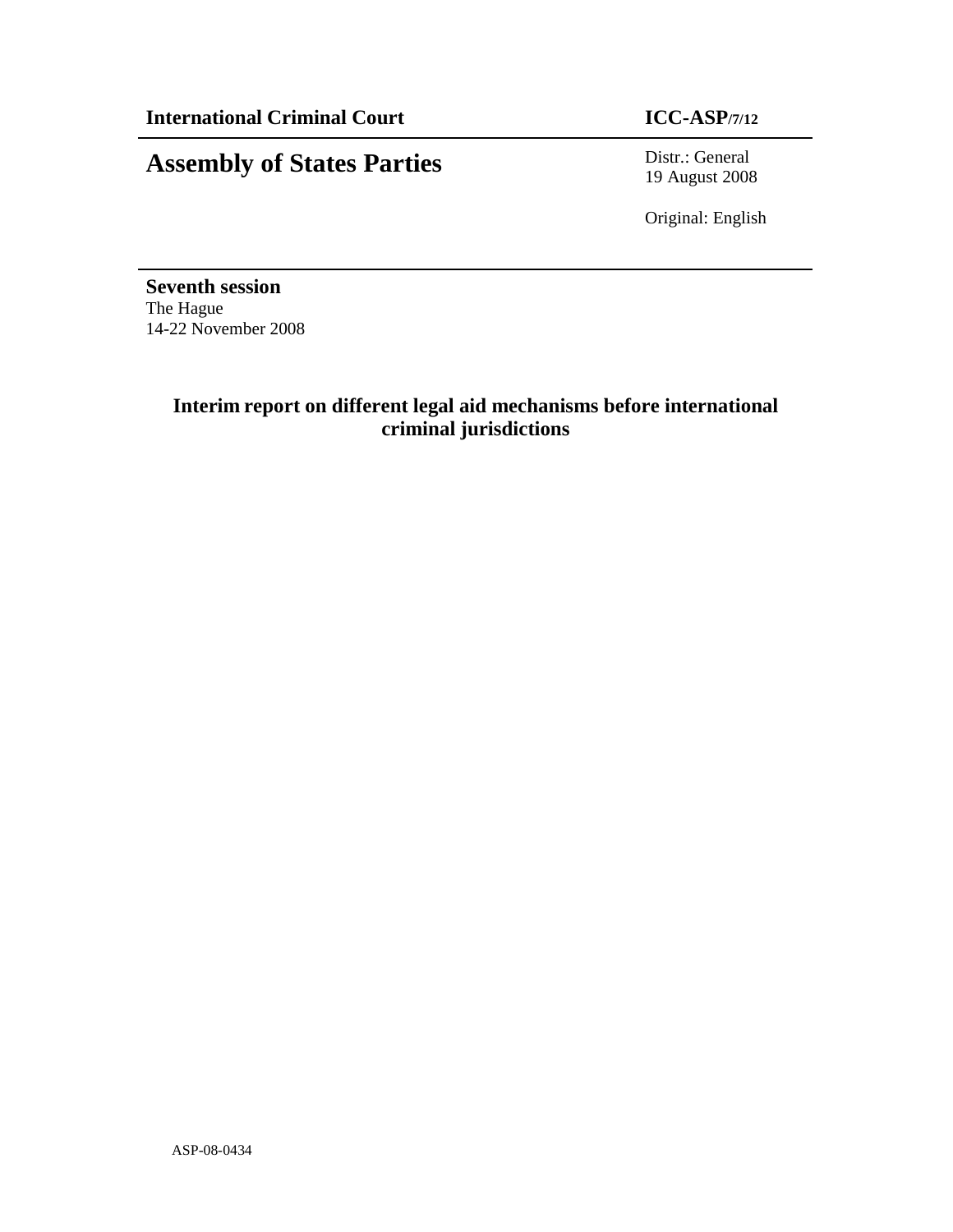# **Interim report on different legal aid mechanisms before international criminal jurisdictions**

1. In paragraph 13 of its resolution ICC-ASP/6/Res.2, the Assembly of States Parties (ASP) invited the International Criminal Court (ICC) to "present to the Assembly at its next session an updated report on the different mechanisms for legal aid existing before international criminal jurisdictions in order to assess, inter alia, the different budgetary impact of the various mechanisms".

2. In accordance with this request, the Registry proceeded to analyse the legal aid systems, including the resources allocated to defence teams<sup>1</sup> and the determination of indigence, $2$  and prepared a questionnaire of 15 questions deemed the most beneficial and relevant in order to submit a comprehensive report on which the Assembly could make an informed decision.

3. On 28 May 2008, the Registry communicated the questionnaire to the following international criminal jurisdictions: the United Nations International Criminal Tribunal for the former Yugoslavia (ICTY); the United Nations International Criminal Tribunal for Rwanda (ICTR), the Special Court for Sierra Leone (SCSL) and the Extraordinary Chambers in the Courts of Cambodia (ECCC). The completed questionnaires were subsequently received and reviewed and a report was prepared based on the answers provided, together with any other relevant information.

# **I. Preliminary remarks**

4. It should be noted that any tangible experience of proceedings is restricted by the young age of the Court and the limited number of cases currently before it, which are: one case in trial phase; another - the first with multiple defendants – in which the confirmation hearing has just been completed; and the last, which involves a newly transferred suspect who has just undergone his initial appearance before the Pre-Trial Chamber (PTC).

5. Given this limited experience, no definite benchmark can yet be set for future cases except for the assessment of the legal aid system made by the Court in 2007 prompting adjustments which were endorsed by the Committee on Budget and Finance (CBF) as constituting "a sound structure for the legal aid system".<sup>3</sup> The Committee further observed that "linking the composition of a team to the phase of the trial and, if so required, adding additional human resources according to a fixed set of quantified parameters, seemed reasonable".<sup>4</sup> The Court continues to monitor the performance of its legal aid system and, if and when deemed necessary, will propose further adjustments to ensure that the right of a suspect or accused to an effective and efficient defence is safeguarded, "while upholding the integrity of the system of legal aid administered by the Registrar and ensuring oversight of the costs of legal aid by the Committee and the Assembly of States Parties".<sup>5</sup>

<sup>&</sup>lt;sup>1</sup> Report to the Assembly of States Parties on options for ensuring adequate defence counsel for accused persons, ICC-ASP/3/16 (updated by ICC-ASP/5/INF.1); and Report on the operation of the Court's legal aid system and proposals for its amendment, ICC-ASP/6/4.

Report on the principles and criteria for the determination of indigence for the purposes of legal aid (pursuant to paragraph 116 of the Report of the Committee on Budget and Finance of 13 August 2004), ICC-ASP/6/INF.1.

<sup>3</sup> *Official Records of the Assembly of States Parties to the Rome Statute of the International Criminal Court, Sixth session, New York, 30 November - 14 December 2007* (International Criminal Court publication ICC-ASP/6/20), vol. II, part B.1, paragraph 80. 4

Ibid. 5 Ibid., para. 82.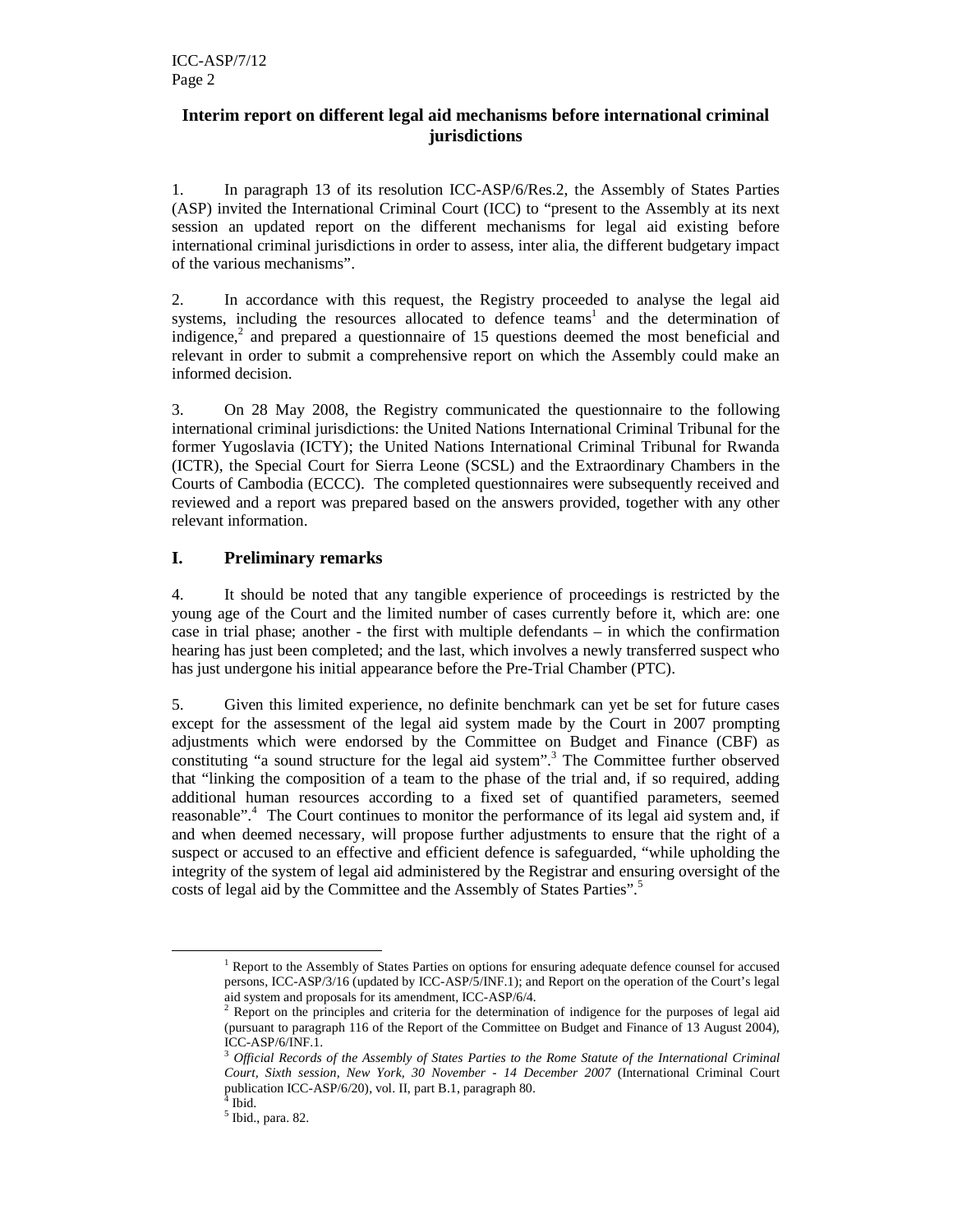6. The above should be borne in mind when considering this report. So, too, should the differences in comparing proceedings of the other international criminal jurisdictions studied with those of the *sui generis* nature of the Court proceedings. The participation of victims in such proceedings best illustrates this, and other examples include challenges with the disclosure obligations of the parties.<sup>6</sup> The tables below indicate the workload created by these issues and relate only to the filing of public documents. Confidential, ex parte, or under seal documents are not included.

| <i>Issues</i>                                                 | Documents filed | Percentage of filings |
|---------------------------------------------------------------|-----------------|-----------------------|
| Regarding victims' requests to participate in the proceedings | 77              | 18.55                 |
| Regarding participation modalities for admitted victims       | 23              | 5.54                  |
| Disclosure issues                                             | 255             | 61.45                 |
| Sub-total                                                     | 355             | 85.54                 |
| Other issues                                                  | 60              | 14.46                 |
| <b>Total</b>                                                  | 415             | 100.00                |

**Table 1: Total public documents filed in the case:** *The Prosecutor v. Thomas Lubanga Dyilo*

| <i>Issues</i>                                                 | Documents filed | Percentage of filings |
|---------------------------------------------------------------|-----------------|-----------------------|
| Regarding victims' requests to participate in the proceedings | 19              | 21.35                 |
| Regarding participation modalities for admitted victims       | 4               | 4.49                  |
| Disclosure issues                                             | 38              | 42.70                 |
| Sub-total                                                     | 61              | 68.54                 |
| Other issues                                                  | 28              | 31.46                 |
| <b>Total</b>                                                  | 89              | 100.00                |

|  |  |  |  |  |  |  | Table 3: Total public documents filed in the case: The Prosecutor v. Germain Katanga et al. |
|--|--|--|--|--|--|--|---------------------------------------------------------------------------------------------|
|--|--|--|--|--|--|--|---------------------------------------------------------------------------------------------|

| <i>Issues</i>                                                 | Documents filed | Percentage of filings |
|---------------------------------------------------------------|-----------------|-----------------------|
| Regarding victims' requests to participate in the proceedings | 13              | 5.58                  |
| Regarding participation modalities for admitted victims       | 20              | 8.59                  |
| Disclosure issues                                             | 107             | 45.92                 |
| Sub-total                                                     | 140             | 60.09                 |
| Other issues                                                  | 93              | 39.91                 |
| <b>Total</b>                                                  | 233             | 100.00                |

<sup>&</sup>lt;sup>6</sup> Trial Chamber I, 13 June 2008: "Decision on the consequences of non-disclosure of exculpatory materials covered by Article 54(3)(e) agreements and the application to stay the prosecution of the accused, together with certain other issues raised at the Status Conference on 10 June 2008", ICC-01/04- 01/06-1401.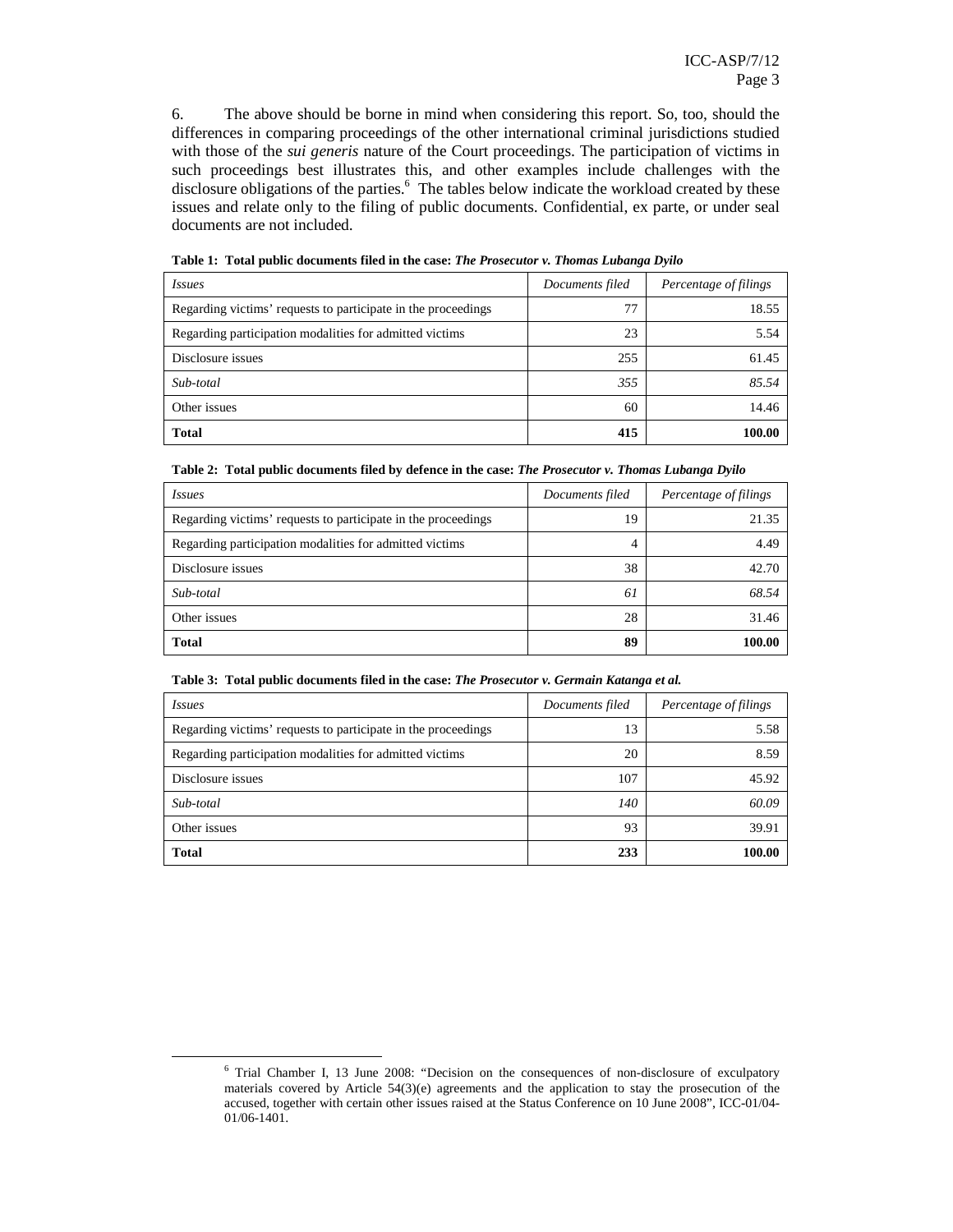| Issues                                                        | Documents filed | Percentage of filings |
|---------------------------------------------------------------|-----------------|-----------------------|
| Regarding victims' requests to participate in the proceedings | 6               | 10.17                 |
| Regarding participation modalities for admitted victims       | 4               | 6.78                  |
| Disclosure issues                                             | 27              | 45.76                 |
| Sub-total                                                     | 37              | 62.71                 |
| Other issues                                                  | 22              | 37.29                 |
| <b>Total</b>                                                  | 59              | 100.00                |

#### **Table 4: Total public documents filed by defence in the case:** *The Prosecutor v. Germain Katanga et al.*

7. In the cases of Lubanga and Katanga et al., the total number of filings in each case is 1,431 documents (of which 415 are public) and 683 (of which 233 are public) respectively. Such a rate averages some 2.5 filings per day and, when submitted by parties or participants other than the defence, all must be considered carefully by the defence itself. These documents are in addition to the countless ones disclosed by the Prosecutor to the defence and which are not in the case file.

8. The above tables illustrate that the issues most characteristic of the Court, for example requests for participation by victims, modalities of participation of admitted victims, disclosure issues, etc., are the reason for most of the filings made by defence and other parties and participants in the proceedings. While the comparison between the cases seems to indicate a decrease in the workload created by these issues, at such an early stage in the Court's evolution it is not possible to predict with any degree of certainty whether this trend will continue in the future.

9. It is also worth noting that at this equally early stage in the development of ICC law, many of the provisions of the Statute and the Rules and Regulations of the Court are open to interpretation and need to be settled by the Chambers. Again this requires added effort on the part of all parties and participants, including the defence, to litigate these ongoing contentious issues. It also augments the difficulty in assessing how and when the workload of defence teams will change in the future, or how often a similar situation will occur – either because of new circumstances that were hitherto unforeseen, or former decisions that need to be reviewed.

10. Since the determination of the level of indigence is inevitably linked to the costs of legal assistance, it is logical to first present the conclusions of the comparison among the resources allocated to the legal aid programme by each of the international criminal jurisdictions, and to continue with the consequences that the cost of these resources have on the determination of indigence.

# **II. Resources allocated**

 $\overline{a}$ 

11. The scope of resources allocated within the framework of legal aid in all the international criminal jurisdictions studied is the result of the assessment of the necessary and reasonable work required to ensure effective and efficient legal representation. The subsequent monitoring of the performance of the programme by the appropriate managers has led to a constant review of each programme.

12. The current ICTY legal aid system was adopted in 2006 and comprises two different schemes, with a special stand-alone regime for the pre-trial phase.<sup>7</sup> The ICTR reviewed its

<sup>7</sup> See Defence Counsel Payment Scheme for the Pre-Trial Phase, online at: http://www.un.org/icty/legaldoc-e/basic/counsel/payment\_pretrial.htm (last consulted on 10 July 2008),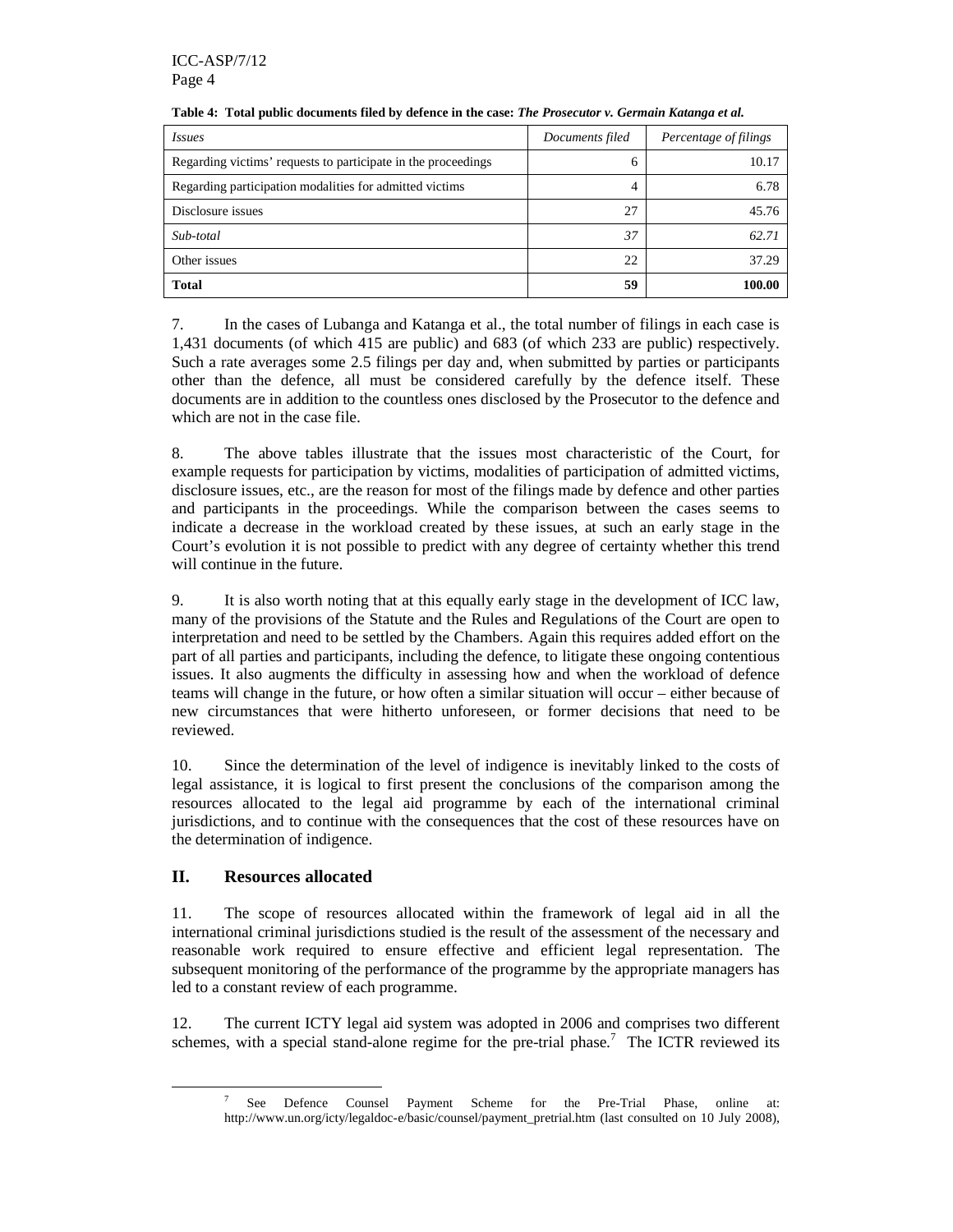legal aid programme in 2004, transforming its payment system from an hourly rate to a lumpsum per phase system, mainly to cover single accused cases and, when applicable, joint cases. Both the SCSL and the ECCC, which have considerably less experience than the ad hoc tribunals, have not yet felt the need to consider a review of their legal aid programmes.

13. As previously stated, the Court has been proactive, and in view of the experience acquired from the first proceedings before it has, *proprio motu,* proposed several adjustments and is committed to continue this monitoring taking into account, inter alia, effective use of resources, feedback from parties and participants in proceedings, and signals and orders handed down by the Chamber(s) in response to counsel's challenge of decisions of the Registrar on requests for additional resources, $\delta$  or any other decision requiring the allocation of additional resources.<sup>9</sup>

#### **A. Composition of Teams**

 $\overline{a}$ 

14. In the Court's case, from the moment a defendant is transferred to its custody, legal assistance is guaranteed. Where a defendant requests legal aid and once all relevant documentation has been received in support of his claim, the Registrar will declare him provisionally indigent pending the outcome of a thorough investigation into his financial situation. This legal assistance can take the form of duty counsel<sup>10</sup> for the short period preceding the defendant's initial appearance before the Chamber, the initial appearance itself, and any related legal submissions that may need to be filed with the Chamber arising from the initial appearance hearing. Thereafter, the defendant proceeds to the appointment of a counsel to represent him/her for the entire length of the proceedings before the Court. It is the responsibility of counsel to compose his/her team to best provide the defendant-client with the necessary legal assistance.

15. A core team of one Counsel (P-5), one Legal Assistant (P-2) and one Case Manager (P-1) will thus be set for the proceedings, which can be supplemented during proceedings by additional resources, some automatically provided, for example Associate Counsel, and some varying in accordance with certain parameters which may influence counsel's workload.<sup>11</sup>

16. Composition of the defence teams varies depending on the jurisdiction analysed; the stage of the proceedings in question; the system of legal aid payment applied; and in some cases, where a change in the legal aid programme has taken place. The various phases of proceedings, such as investigation and pre-trial phase, trial phase and appeals phase, in the international criminal jurisdictions surveyed differ slightly depending on the applicable procedural texts of each jurisdiction (see annex I).

17. Table 5 below shows the two-tiered system used by the ICTY to define the composition of a team depending on the stage of the proceedings (see annex I) and complexity of the case.

and Defence counsel payment scheme, online at: http://www.un.org/icty/legaldoce/basic/counsel/payment\_trial.htm (last consulted on 10 July 2008).

<sup>&</sup>lt;sup>8</sup> See Pre-Trial Chamber I, 22 September 2006, "Decision on Defence Request pursuant to Regulation 83

<sup>(4)&</sup>quot;, ICC-01/04-01/06-460. 9 In its decision of 4 August 2006, Pre-Trial Chamber I ordered the Registrar "to have permanently available and free of any cost, a French interpreter to assist Thomas Lubanga Dyilo and the Defence team for the purpose of the confirmation hearing with documents of the case which are available only in English": Decision on the Requests of the Defence of 3 and 4 July 2006, ICC-01/04-01/06-268, p. 8, penultimate para.

 $10$  See regulation 73(2) of the Regulations of the Court: "If any person requires urgent legal assistance and has not yet secured legal assistance, or where his or her counsel is unavailable, the Registrar may appoint duty counsel, taking into account the wishes of the person, and the geographical proximity of, and the languages spoken by, the counsel". This regulation has been applied in the case of all persons thus far transferred to the custody of the Court.

<sup>&</sup>lt;sup>11</sup> See document ICC-ASP/6/4, paras. 32-37.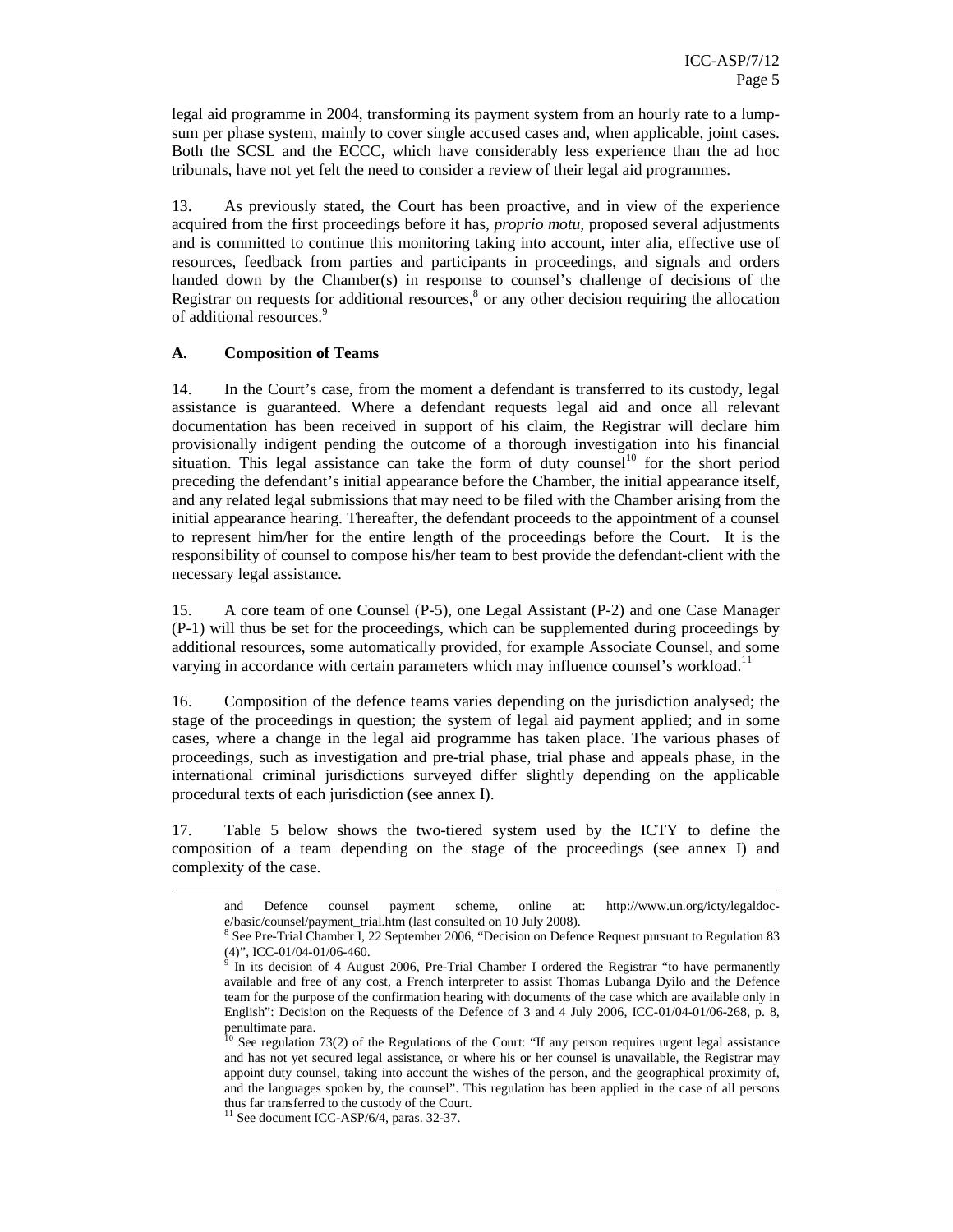$\overline{a}$ 

| <b>Stage</b>   | Phase | Complexity level <sup>12</sup> | Team composition <sup>13</sup>                           |
|----------------|-------|--------------------------------|----------------------------------------------------------|
| Pre-Trial      | 1     |                                | Counsel                                                  |
|                | 2     |                                | Counsel $+1$ support staff                               |
| 3<br>Level One |       |                                | Counsel $+ 2$ support staff $+$ Co-counsel (2.5 months)  |
|                |       | Level Two                      | Counsel $+3$ support staff $+$ Co-counsel (4 months)     |
|                |       | Level Three                    | Counsel $+5$ support staff $+$ Co-counsel (5.5 months)   |
| Trial          |       | Level One                      | Counsel + $Co$ -counsel + 1 support staff                |
|                |       | Level Two                      | Counsel + Co-counsel + 3 support staff                   |
|                |       | Level Three                    | Counsel + $Co$ -counsel + 5 support staff                |
| Appeal         |       | Level One                      | $1,050$ hours for counsel $+450$ hours for support staff |
|                |       | Level Two                      | 1,400 hours for counsel $+600$ hours for support staff   |
|                |       | Level Three                    | $2,100$ hours for counsel $+900$ hours for support staff |

**Table 5: Composition of teams under the ICTY legal aid system** 

18. In the case of the ICTR, the basic team comprises counsel and three support staff, including legal assistants and investigators. The appointed counsel has the freedom to distribute resources allocated in a manner he/she deems most appropriate, i.e. to appoint one legal assistant and two investigators, or two legal assistants and one investigator. Co-counsel has a restrictive treatment in the pre-trial and appeal stages, while under the Court's legal aid system associate counsel (termed "co-counsel" at the ad hoc tribunals) can only be part of the team during trial phase.

19. The SCSL system gives the Principal Defender ample powers by which to negotiate the composition of teams and remuneration of its members, which form the basis of a Legal Services Contract with counsel. The experience of the SCSL has evolved into cases being treated differently. This is illustrated by the fact that in some co-accused cases, defendants in the same case have a different number of counsel and co-counsel, while respecting a fixed monthly cap of USD 25,000 per month. An ad hoc exception to this monthly cap was made in the case of *The Prosecutor v. Charles Ghankay Taylor*, where the monthly cap was set at USD 70,000. Normally, each team is assigned one legal assistant, but the Principal Defender can approve the addition of supplementary legal assistants if deemed necessary.

20. By contrast, the ECCC appoints a full legal team immediately on arrest comprising two Co-Lawyers (one Cambodian and one foreign, both at P-5 level), a foreign Legal Consultant (P-3) and one Cambodian Case Manager (P-1). Apart from the classification of one of the lawyers (under the Court's legal aid system, the associate counsel is paid at P-4 level and must meet the qualifications of admission to the list of counsel) and the legal consultant (legal assistants are paid at P-2 level at the Court), this system corresponds to the composition of defence teams at the Court during trial phase.

<sup>&</sup>lt;sup>12</sup> The three levels are: (1) difficult, (2) very difficult, and (3) extremely difficult/leadership; the assessment is determined by (a) the position of the accused within the political/military hierarchy; (b) the number and nature of counts in the indictment; (c) whether the case raises any novel issues; (d) whether the case involves multiple municipalities (geographical scope of the case); (e) the complexity of legal and factual arguments involved; and (f) the number and type of witnesses and documents involved. These factors were taken into account in the adjustments proposed by the Court in 2007 including quantifying, where feasible, the workload they entail: see document ICC-ASP/6/4, paras. 35 and 45.

<sup>&</sup>lt;sup>3</sup> This composition is the theoretical minimum set by the Tribunal. The system is flexible in that counsel is free to compose a team as he/she deems fit within the limits of the allocated funds.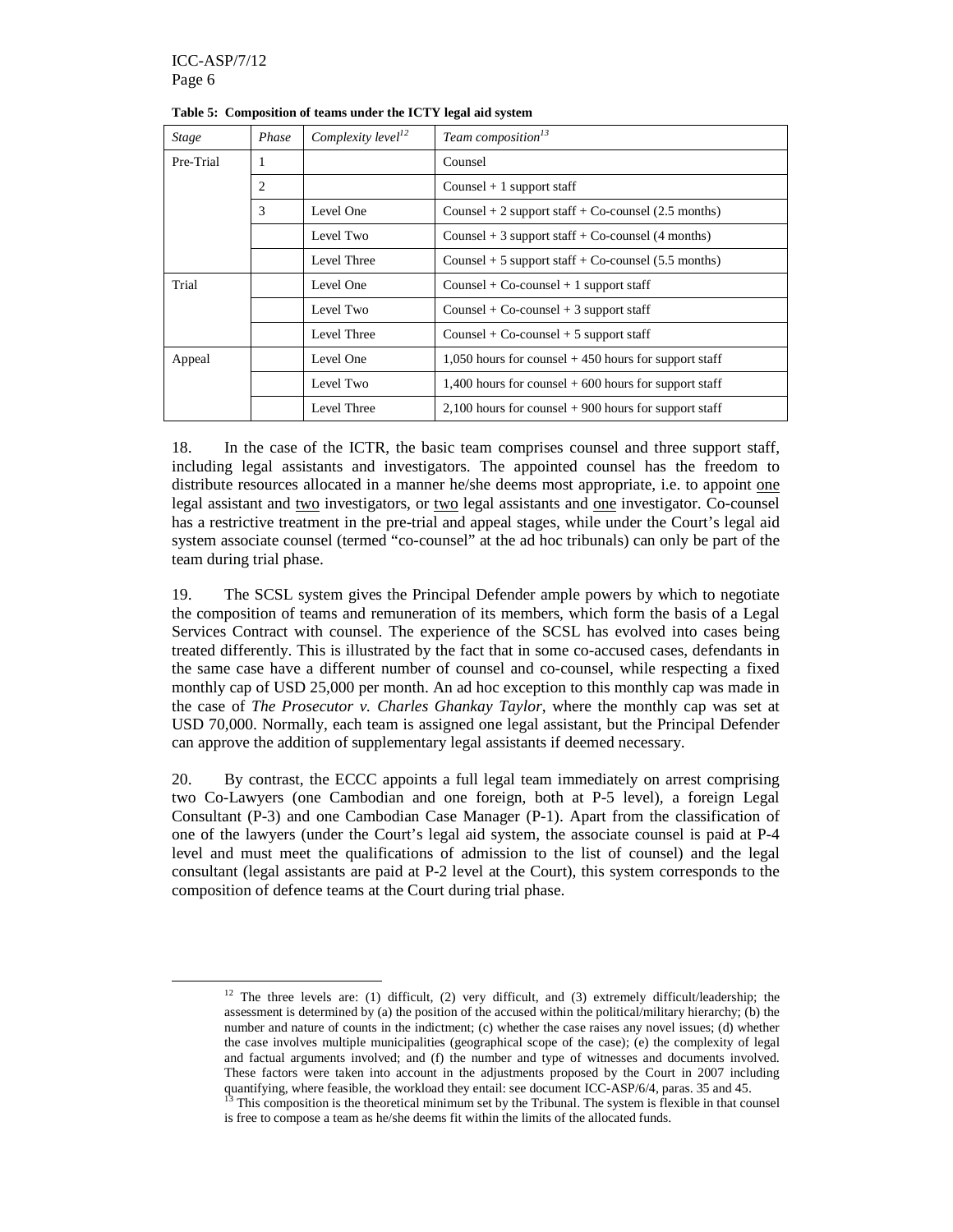## **B. Remuneration of team members**

21. The Court's legal aid system is based on a monthly lump-sum system. Prior to each phase of the proceedings and every six months thereafter if the phase is still ongoing, counsel must submit a detailed action plan for the Registrar's approval in accordance with regulation 134 of the Regulations of the Registry. This action plan details all the activities counsel deems most appropriate in order to represent his/her client efficiently and effectively at each phase of the proceedings. This information is restricted to the Registry's internal use in the management of the legal aid programme and is treated with utmost confidentiality. At the end of each phase of the proceedings - or six months, which ever occurs first - counsel submits a report on implementation of the action plan to the Registry.

22. To ensure that legal aid funds are used for work actually carried out on the case, the Registry reviews the action plan and said report, and verifies them against the monthly timesheets provided by team members. From the beginning of each phase until the end of the interval periods described above (end of phase or every six months depending on which comes first), each team member receives a monthly lump-sum salary corresponding to the post he/she fills within the team upon processing of the time-sheets submitted. This system is based on the two core principles of providing an effective and efficient legal representation for indigent persons, and ensuring that the Court's legal aid funds are expended prudently.

23. These payments remain constant throughout the proceedings provided the appointment of the team member remains valid, and are payable even when judicial activity is minimal or non-existent, such as waiting for a decision to be delivered. The reasoning behind this is: (a) to make defence teams feel part of the Court by making their payment structure similar to that used for Court staff members; (b) to regularize defence team members' payments; (c) to lessen the burden on counsel for remuneration of team members and to avoid payment disputes between counsel and team members; and (d) to simplify management of the periodical payments to different team members, who would also benefit from receiving, inter alia, a fixed amount each month. The remuneration for each team member was fixed at the same rate as for teams in the Office of the Prosecutor.<sup>14</sup>

24. While the ECCC has also adopted this approach, ICTR has switched from an hourly rate system to a lump-sum system, which, keeping the hourly standard as the basis for calculation, has two different modalities: a maximum per phase during pre-trial and appeal stages, and a daily allocation during trial stage. The latter, additionally, has a different application depending on whether the relevant team member is at the seat of the Tribunal or elsewhere.

| Team member                                 | Hourly rate       | Limit per month $(p/m)$         | Remuneration<br>limit p/m |
|---------------------------------------------|-------------------|---------------------------------|---------------------------|
| Counsel                                     | <b>USD 90-110</b> | 175 hours $p/m$                 | USD 15,750-19,250         |
|                                             | <b>USD 80</b>     | 250 hours (total) before trial  | <b>USD 20,000</b>         |
| Co-counsel                                  |                   | Trial: $175$ hours $p/m$        | <b>USD 14,000</b>         |
|                                             |                   | 350 hours (total) during appeal | <b>USD 28,000</b>         |
| Legal assistants and<br>investigators $(3)$ | <b>USD 25</b>     | 100 hours $p/m$                 | <b>USD 2,500</b>          |

**Table 6: Remuneration under the ICTR hourly rate system** 

<sup>&</sup>lt;sup>14</sup> See document ICC/ASP/6/4, annex VI. It should be noted that different contingencies were taken into account in setting the appropriate salary step for defence team members, which is set at step V, as they have to arrange and pay for their own insurance and pension. Also, they may work for a team for several years without any increment in salary entitlements.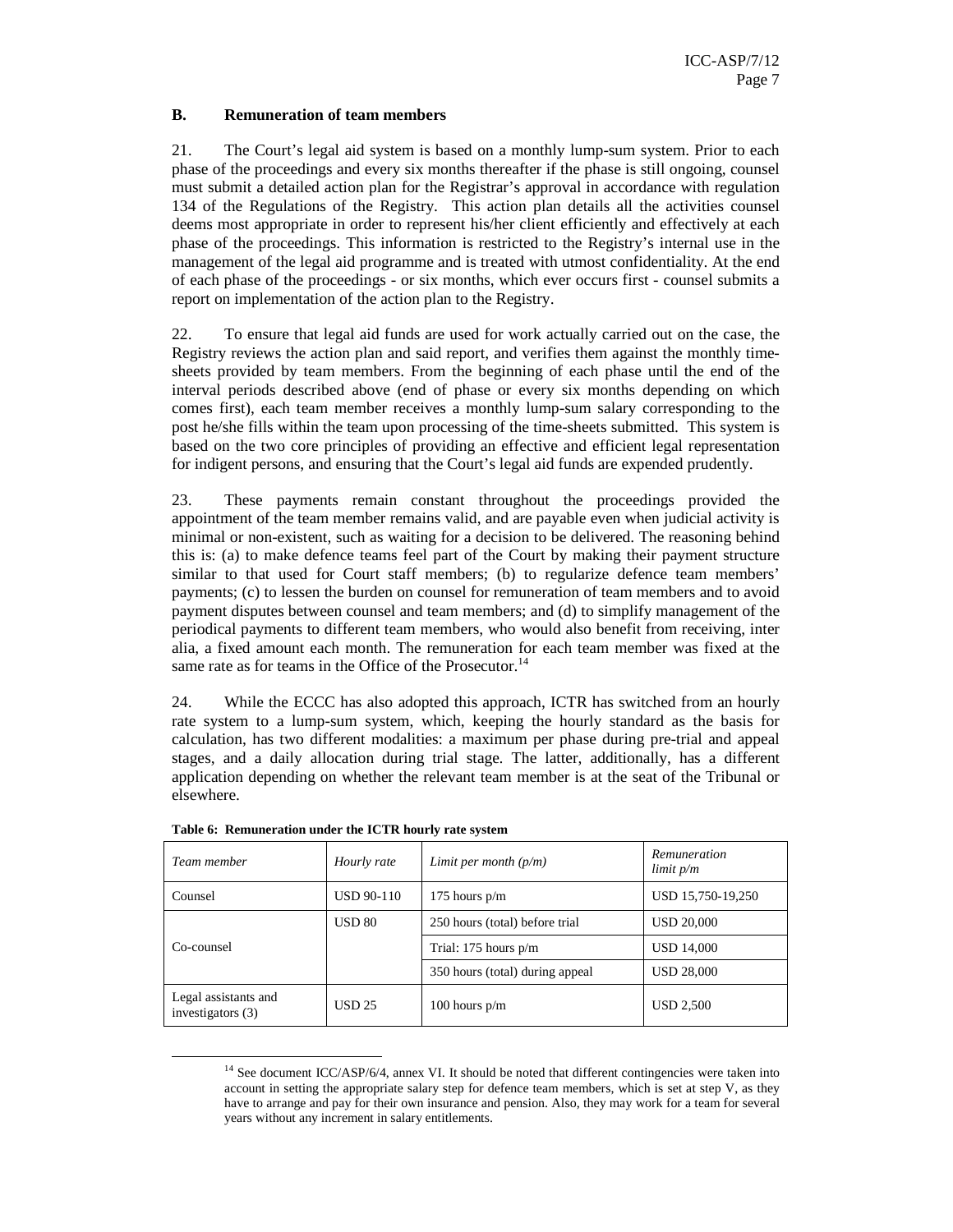| Pre-trial stage |                                        | Counsel                                | USD 180,000-220,000<br>(depending on experience) |
|-----------------|----------------------------------------|----------------------------------------|--------------------------------------------------|
|                 |                                        | Co-counsel                             | <b>USD 160,000</b>                               |
|                 |                                        | Legal assistants $+$ investigators (3) | <b>USD 150,000</b>                               |
|                 |                                        | Stage total                            | USD 490,000-530,000                              |
| Trial stage     |                                        | Counsel                                | <b>USD 720-880</b>                               |
|                 | At seat of Tribunal,<br>per day        | Co-counsel                             | <b>USD 640</b>                                   |
|                 |                                        | Legal assistants and investigators (3) | <b>USD 600</b>                                   |
|                 | Away from seat of<br>Tribunal, per day | Counsel                                | USD 450-550                                      |
|                 |                                        | Co-counsel                             | <b>USD 400</b>                                   |
|                 |                                        | Legal assistants and investigators (3) | <b>USD 375</b>                                   |
| Appeals stage   |                                        | Counsel                                | USD 153,000-187,000                              |
|                 |                                        | Co-counsel                             | <b>USD 136,000</b>                               |
|                 |                                        | Legal assistants and investigators (3) | <b>USD 127,500</b>                               |
|                 |                                        | Stage total                            | USD 416,500-450,500                              |

#### **Table 7: Remuneration limits under the ICTR lump sum system**

25. The ICTY also extends the lump-sum payment structure to the trial stage and stresses that the amounts paid to the team per month do not correspond to the monthly allotment of hours but, rather, to advances of the lump sum which, for pre-trial and appeal phases, is determined according to the assessed complexity level, and in the trial phase consideration of the estimated duration of the case and the complexity of the stage.

26. The remuneration of counsel and co-counsel in the ICTY is similar to that established in the Court's legal aid system shown in table 8.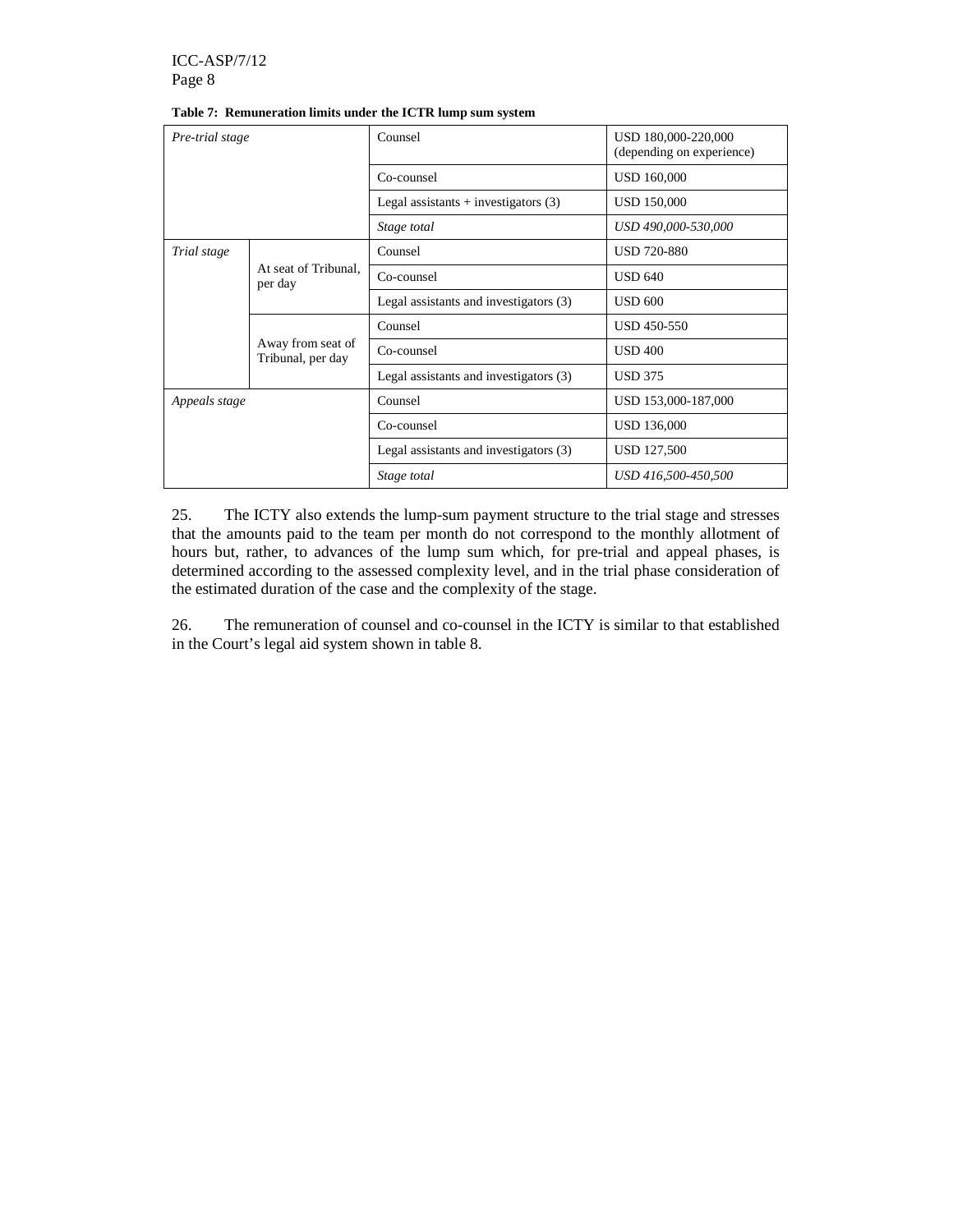|            |                                    | <b>ICTY</b>                                                                        | $\mathcal{ICC}$                                                       |
|------------|------------------------------------|------------------------------------------------------------------------------------|-----------------------------------------------------------------------|
|            | <b>Remuneration</b><br>level:      | P-5 Step VII                                                                       | $P-5$ Step V                                                          |
| Counsel    | Modalities                         | 75% of gross salary for pre-trial<br>phase<br>100% of gross salary for trial phase | 100% of gross salary <sup>15</sup> throughout<br>entire proceedings   |
|            | Professional<br>charges            | 40% of remuneration ("office"<br>$costs$ "                                         | Up to maximum of 40% of<br>remuneration set based on<br>justification |
|            | Reference date for<br>remuneration | 2006                                                                               | 2007                                                                  |
|            | <b>Remuneration</b><br>level:      | P-4 Step VII                                                                       | $P-4$ Step V                                                          |
|            | Modalities                         | 100% of gross salary during<br>intervention                                        | 100% of gross salary during<br>intervention                           |
| Co-Counsel | Professional<br>charges            | 40% of remuneration ("office"<br>$costs$ "                                         | Up to maximum of 40% of<br>remuneration set based on<br>justification |
|            | Reference date for<br>remuneration | 2006                                                                               | 2007                                                                  |

**Table 8: Basis for the remuneration of counsel in the ICTY legal aid system** 

27. At the ICTY, the remuneration of the support staff is fixed at  $\epsilon$  3000, based on the rate of  $\epsilon$  20 per hour at 150 hours per month.

28. It should be noted that the lump sum allocated in each case is based on an average length of the appropriate phase. In both the ICTY and ICTR systems, when faced with a protracted phase where payment is calculated on a lump-sum basis, additional resources can be allocated by the Registry. In the case of the Court, the possibility exists to adjust the composition of the team to correspond to the de facto needs for effective and efficient representation, as is stipulated in the legal texts of the Court.<sup>16</sup> At present, this is considered to be the most sensible approach until more experience is gained in the application of legal aid,<sup>17</sup> when the matter can be reviewed.

29. In the SCSL, counsel have more flexibility to negotiate the remuneration of their team members with the Principal Defender under the framework of the Legal Services Contract. Such negotiations are guided by the norms in table 9 below:

| Counsel                     | USD 110 per hour $&$ USD 500 per court appearance |
|-----------------------------|---------------------------------------------------|
| Co-Counsel                  | USD 90 per hour & USD 350 per court appearance    |
| Legal Assistant $(s)$       | USD 35 per hour                                   |
| National Investigators      | $USD 1,000$ per month                             |
| International Investigators | Paid at UN P-3 and P-4 levels                     |

**Table 9: Remuneration of team members in SCSL** 

 $\ddot{\phantom{a}}$ 

<sup>&</sup>lt;sup>15</sup> The modalities of payment for the salary of counsel and co-counsel under the Court's legal aid system are as follows: 75 per cent of gross salary is paid on a monthly basis during trial and appeals phases, with the remaining 25 per cent payable at the end of each phase or every six months, after review of the implementation of the plan of action initially approved by the Registry, whichever occurs first. One hundred per cent of the salary is paid during the trial phase: see 'Report on the operation of the Court's legal aid system and proposals for its amendment", dated 31 May 2007, ICC-ASP/6/4, para. 63.

 $6$  See regulation 83(3) of the Regulations of the Court.

<sup>&</sup>lt;sup>17</sup> See ICC-ASP/3/16, para. 16, fourth subparagraph ( "Continuity").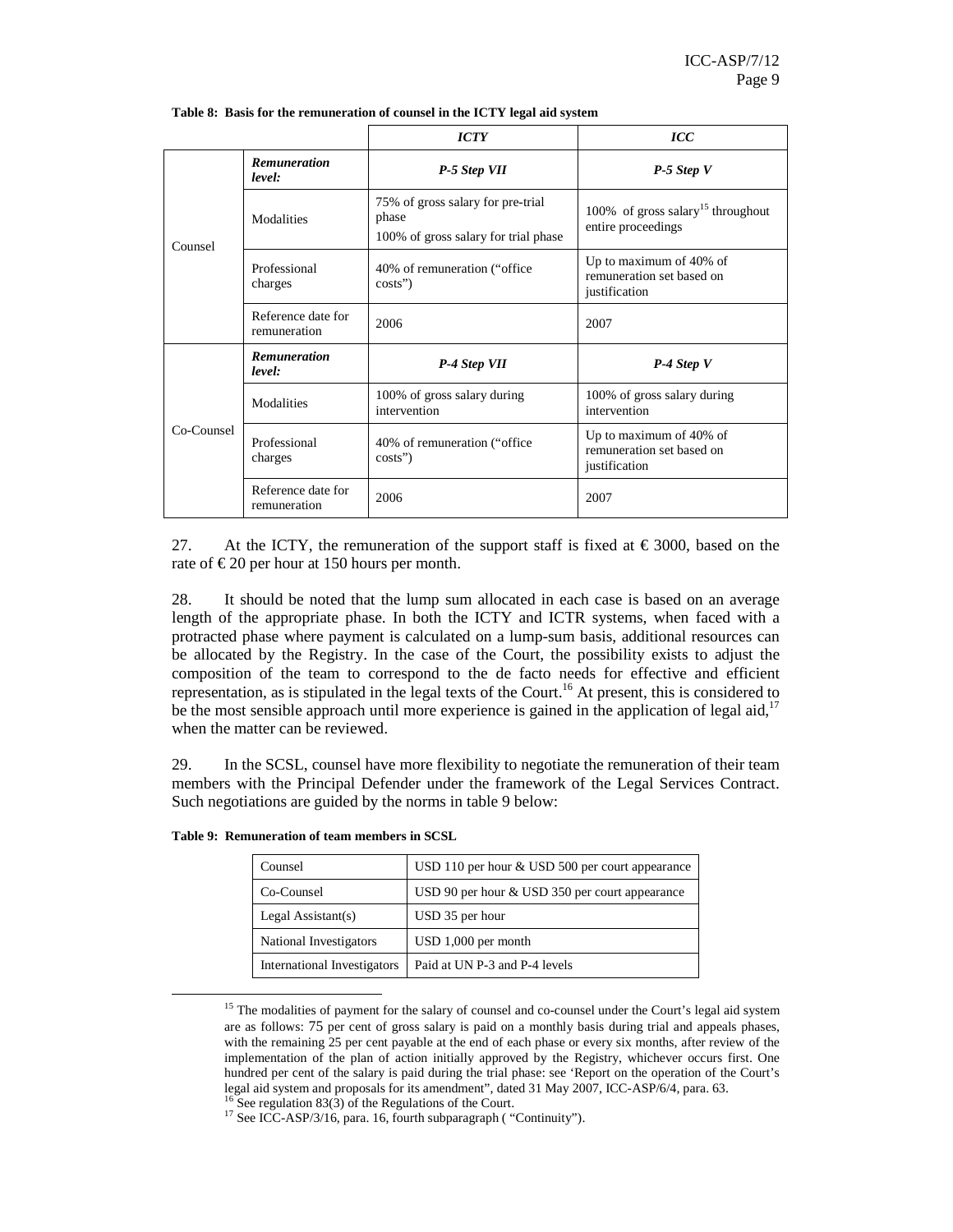ICC-ASP/7/12 Page 10

30. In the future, the Court could consider implementing a lump sum system similar to those at the ad hoc tribunals during its pre-trial and appeal phases once a reasonable assessment can be made of the average duration of a case, and in particular, the volume of participation of victims at pre-trial phase. To introduce the same degree of flexibility as that provided for in the SCSL system would entail assigning additional staff to properly manage each Legal Services Contract, which would have a financial impact without necessarily offering any guarantee of reducing the legal aid budget. As mentioned previously, however, the Court's legal aid system has a modicum of flexibility in that Counsel can structure their team as they deem appropriate within their set budget.

# **C. Compensation of Professional Charges**

31. In the ICTY system, compensation of charges of legal fees are paid at a straight 40 per cent in phases two and three of the pre-trial and trial stages. By contrast, the ECCC's and the Court's systems allow for such charges to be paid up to a maximum of 40 per cent only if they can be justified. It should also be borne in mind that the ICTY compensates such charges as it does because it does not provide any permanent offices to its defence teams, unlike the Court, which does.

32. The rationale behind the provision of professional charges in the Court's system is detailed in the Report to the Assembly of States Parties on options for ensuring adequate defence counsel for accused persons.<sup>18</sup> The rule is that the Registry sets a ceiling of up to a maximum of 40 per cent of the legal fees payable based on documentary evidence (receipts, etc.) of the actual professional charges incurred. Once the percentage has been determined, this amount becomes payable automatically each month during the trial phase and is added to the remuneration of the eligible team member. During pre-trial and appeals phases, those eligible must be at the seat of the Court for at least 15 consecutive days to be entitled to compensation for professional charges.

33. The ICTR system includes a payment of USD 2,000 to counsel at the end of each stage as compensation of professional charges. The SCSL includes all compensations for professional charges in the remuneration paid to counsel.

# **D. Other Expenses**

34. In the Court system, missions to the seat of the Court by counsel and associate counsel are included in the monthly sum of  $\epsilon$ 4,000 dlocated for the expenses of the team. Other team members are expected to carry out their work in the offices provided by the Court at its headquarters and, with the exception of travel to The Hague on commencement and expiry of their appointment, no additional travel is compensated. The ICTY compensates only the costs of missions undertaken by counsel and co-counsel, whilst the other jurisdictions surveyed establish no limitation on the missions of team members to their respective seats, yet subject all missions to the review and approval by the Registry or the Defence Office, as applicable.

35. With regard to translation of documents, in all jurisdictions the general rule is that the appropriate section of the Registry translates all the necessary documents, as is the case in ECCC and SCSL. However, the ICTR covers the cost of any additional translations for defence team members when done by external translators, and at the ICTY resources can be used for documents to be tendered as evidence, and other translations can also be paid from the legal aid allotments received by teams. For the Court, such expenses are deducted from the above-mentioned monthly allowance of  $\epsilon$ 4,000.

<sup>18</sup> ICC-ASP/3/16, paras. 21-22.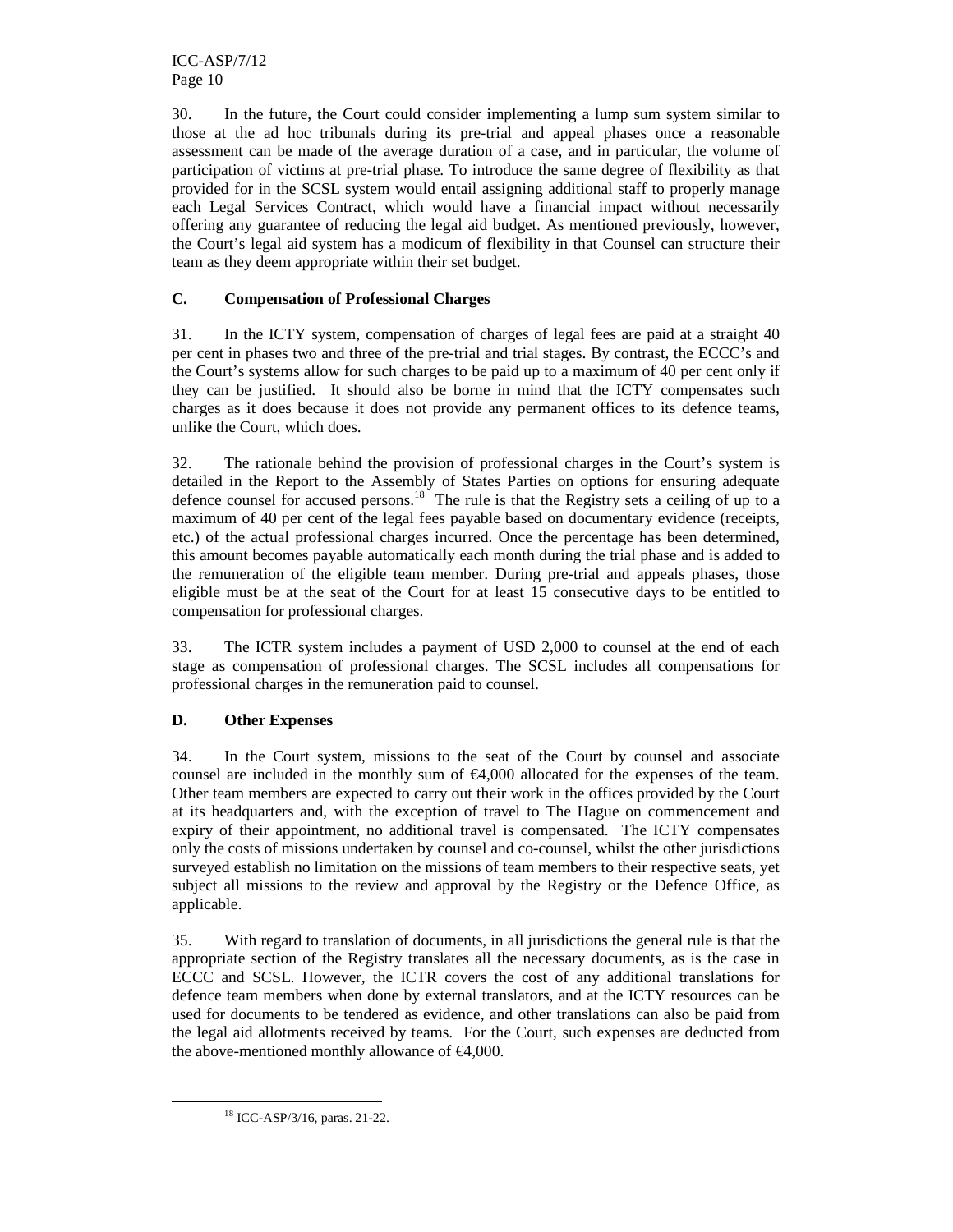## **E. Investigations**

36. At the Court, the budget limits investigations to 90 days of work for an investigator (paid at a P-4 level) and a resource person (paid at a P-1 level) for a case where other participants in the proceedings present up to 30 witnesses, plus a further €33,970 for travel and subsistence purposes. The total investigation budget allocated to each team is currently set at  $\epsilon$ 73,000. The adjustments proposed by the Carr in 2007, which were endorsed by the Committee, included an increase in the number of witnesses among the criteria which could allow the allocation of additional resources to a defence team.<sup>19</sup>

37. The ECCC follows the same principle as the Court, and has established an investigations budget for each team.<sup>20</sup>

38. The SCSL provides defence teams with a National Investigator and an International Investigator remunerated at a fee of USD 1,000 per month, and an international Investigator hired at a P-4 level;<sup>21</sup> and the investigative missions are approved by the Defence Office according to the needs of each team.

39. The ICTY and ICTR systems include the investigators among the assistants to counsel. There is, therefore, no specific provision for them per se, and counsel must choose how they wish to construct their team, for example one less legal assistant, or one investigator. They also approve investigations missions on a case-by-case basis without any pre-established ceiling.

40. At present, the Court is of the opinion that the existing investigations budget should be sufficient to cover the investigative needs of defence team, but should experience indicate otherwise, the relevant amendments will be sought from the Assembly.

#### **F. Assistance by Public Defender Offices**

41. In 2004, the judges of the Court decided to create an independent Office of Public Counsel for the Defence (OPCD) which would have a supportive role for defence teams acting before the Court by providing them with substantive legal assistance by specialized legal staff, in addition to the possibility for the Office to be appointed by the Chamber as ad hoc counsel to represent the interests of the defence during the initial stages of the investigation, or for qualified members of the Office to act as duty counsel in specific circumstances.

42. The Office has equally acted as duty counsel pursuant to regulation 73 of the Regulations of the Court. In essence, the existence of the Office helps reduce the traditional institutional gap between the Prosecutor and the Defence and, in particular, is highly proficient in researching matters relating to international criminal law for the defence when necessary. Since external defence counsel are not always familiar with the unique elements of the Rome Statute and the constantly evolving jurisprudence of the Court, they may require additional time to familiarize themselves with these aspects. The OPCD assists in expediting this process by developing practice manuals for counsel, and in proactively advising defence teams on all relevant case law and legislation, and thus facilitates the ability of the defence to file submissions in an expeditious and focused manner.<sup>22</sup> The OPCD also participates in

 $\ddot{\phantom{a}}$ 

<sup>19</sup> See ICC-ASP/6/4, para. 48.

<sup>&</sup>lt;sup>20</sup> The amount was not communicated to the Court.

<sup>&</sup>lt;sup>21</sup> The Charles Taylor defence team is provided with a Sierra Leonean investigator, a Liberian investigator and an international investigator.

<sup>&</sup>lt;sup>22</sup> In this connection, it should be noted that prosecution teams are able to benefit from the legal research provided to them by the Legal Advisory Section and the Appeals Section in the Office of the Prosecutor. The need for such assistance from the OPCD was also recently recognized by Pre-Trial Chamber I,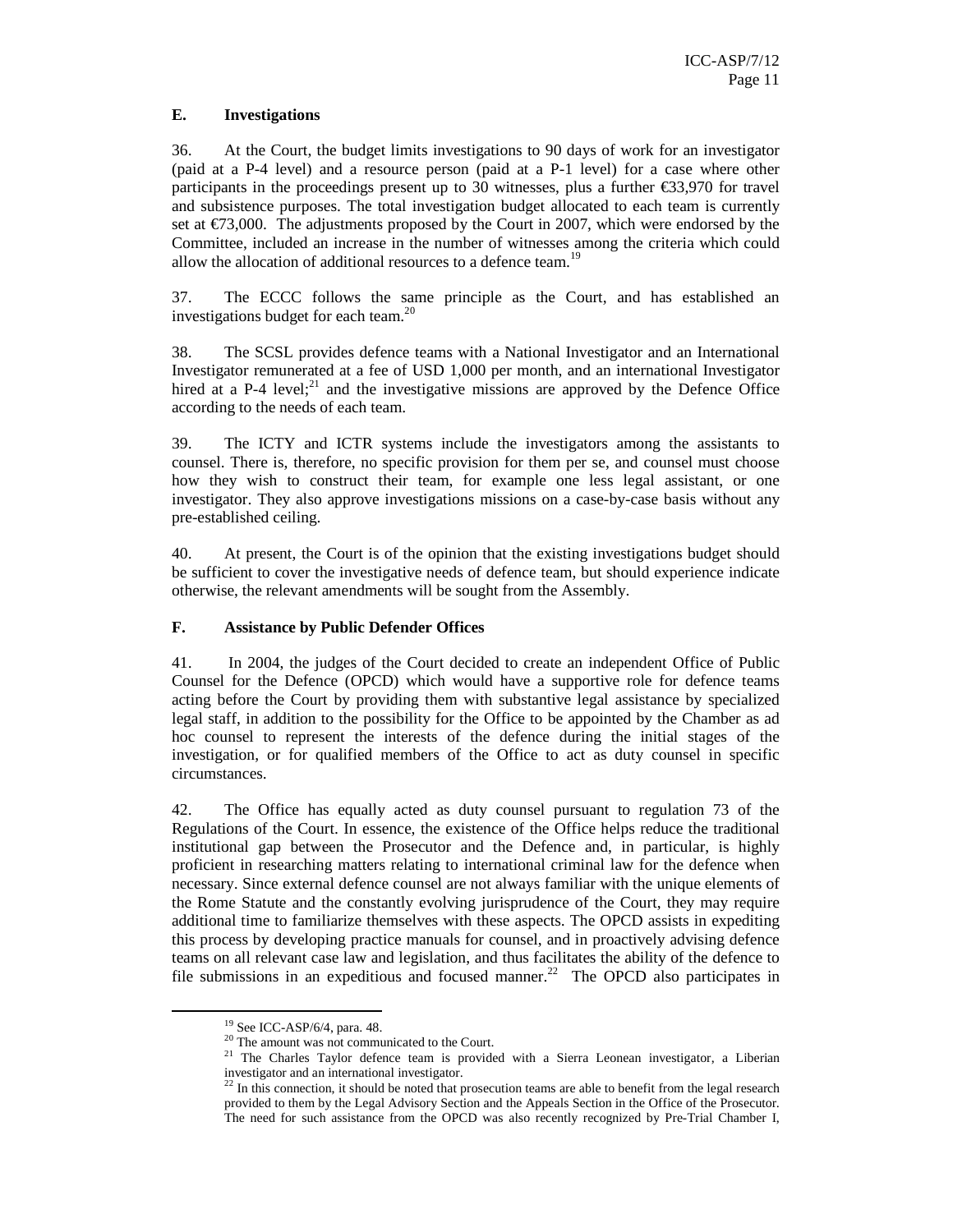$\overline{a}$ 

internal working groups to put forward the interests of the defence when formulating Court policies and strategies which could impact on defence work before the Court.

43. The SCSL was a pioneer in public defenders' offices when it created its Defence Office headed by a Principal Defender. This Office is competent in all issues concerning defence, and provides administrative, logistical and substantive legal assistance. By contrast, the Court splits these functions between two separate units: the Defence Support Section (DSS) which, inter alia, provides logistical and administrative assistance, manages the legal aid budget and arranges training of counsel on behalf of the Registrar; and the OPCD which deals with substantive legal assistance. This delineation of tasks ensures that the OPCD is a wholly independent office falling within the remit of the Registry solely for administrative purposes, as stipulated in regulation 77.2 of the Regulations of the Court.

44. In addition to managing the two existing lists of lawyers (Cambodian and foreign) and the legal aid programme, the Defence Support Section of the ECCC (DSS-ECCC) also provides support to the defence teams, both substantively and administratively. Substantive assistance covers legal research and analysis, training on the law applicable by the Chambers, and appropriate software, while administrative assistance includes hiring of legal consultants and case-managers to assist the co-counsel, and, as with the Court's DSS, provides office space and facilities within the administration building at the ECCC.

45. As mentioned above, the DSS and the independent OPCD are wholly separate offices at the Court and, unlike the Public Defence Office at the SCSL, they do not share any overlapping functions and their budgets are determined and established separately, corresponding with their clearly distinct mandates. The OPCD comprises Court staff who are directly paid by the Court and who provide substantive legal assistance - more precisely, legal research and advice - to defence teams, and duty and ad hoc counsel acting before the Court. In addition, it is necessary for the OPCD to have sufficient staff to comply with Court decisions appointing the Office as ad hoc counsel during the situation phase, for example for the purpose of responding to victim applications and Trust Fund notifications, or to represent the interests of the defence during a unique investigative opportunity under article 56 of the Statute. In such scenarios, the OPCD does not provide support to an external counsel paid through legal aid but, in fact, acts as counsel in its own right. In this connection, Pre-Trial Chamber I has decided that in light of its mandate, the OPCD (and not external counsel) will be appointed as ad hoc counsel for all future victim participation applications in the DRC and Darfur situations.<sup>23</sup> The OPCD has also been appointed as ad hoc counsel in the Uganda situation, and may also be appointed in the event of victim participation in the CAR situation.

46. The Court's legal aid budget, which is devised and implemented by DSS, allocates resources to external counsel and their team members to ensure that eligible legal aid applicants can benefit from an effective and efficient defence in proceedings before the Court in conformity with the legal texts of the Court. It should be noted, however, that the substantive legal assistance provided by the OPCD within the limits of the office's mandate as defined in regulation 77 of the Regulations of the Court, was one of the factors taken into account by the Court in proposing its adjustments to the legal aid system in 2007 and, as a rule, is also considered by the Registrar in deciding on requests for additional resources pursuant to regulation 83.3 of the Regulations of the Court. It should be noted, however, that

which ordered the OPCD to assign a different staff member to each defence team, for the purpose of providing ongoing assistance during the confirmation hearing process in the Katanga and Ngudjolo case (Oral Order of 10 June 2008, transcript).

 $2^{23}$ "Decision on the Requests of the Legal Representative of Applicants on application process for victims' participation and legal representation", 17 August 2007, ICC-01/04-374. This decision was subsequently approved in the Darfur situation: "Decision on the time limit to submit observations on applications for participation as victims: a/0021/07, a/0023/07 to a/0033/07 and a/0035/07 to a/0038/07 and on the extension of page limit"**,** 22 August 2007, ICC-02/05-96.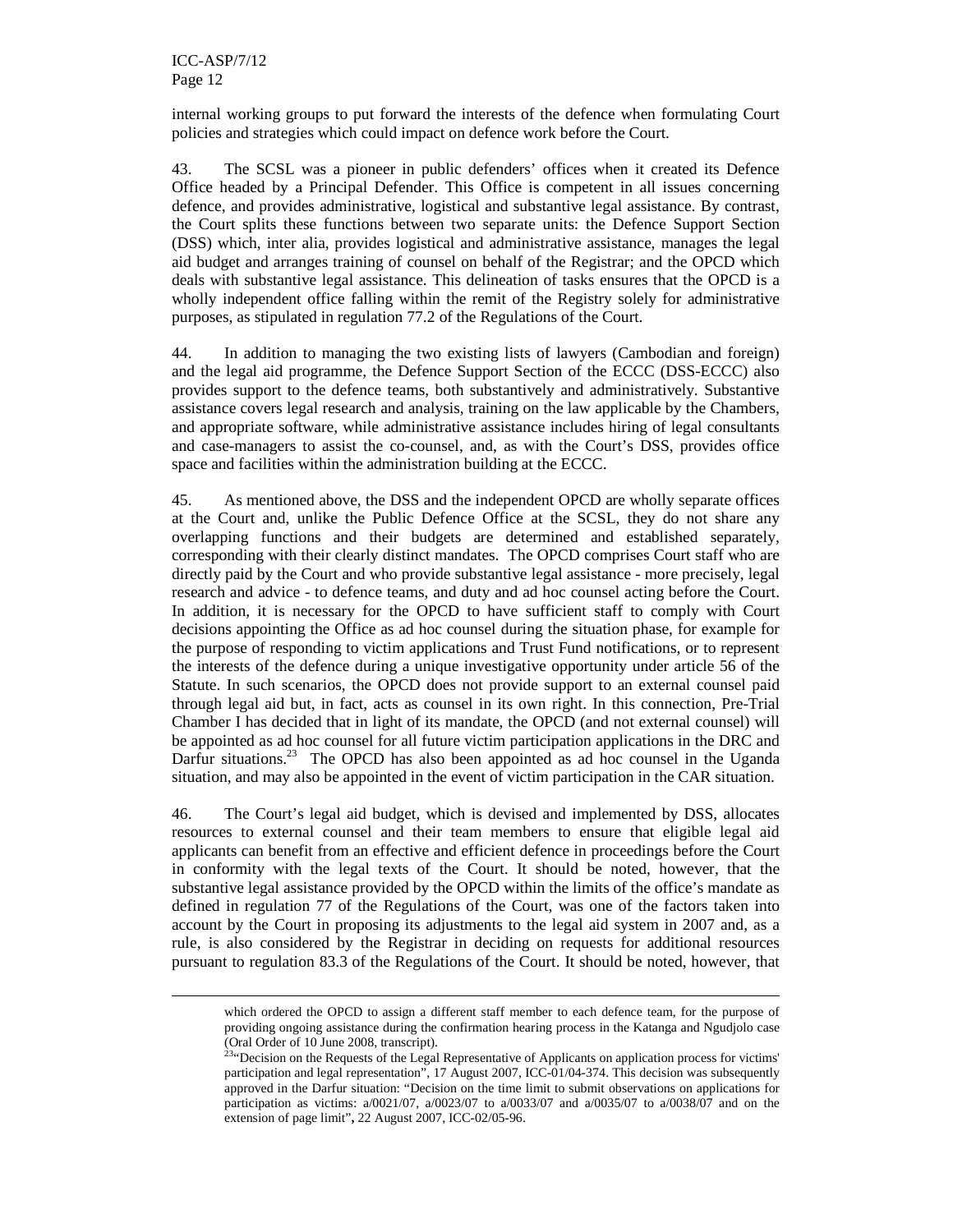the extent of the assistance provided by the Office to defence teams is constrained by the need for the Office to avoid any conflicts of interest, which would prejudice its ability to fulfil any aspects of its mandate under regulation 77.

47. Annex II shows the comparison of total costs for a case before each of the international jurisdictions surveyed in which the Court's costs  $(\epsilon 1,324,218)$  are second lowest after those of ICTR.

# **III. Determination of the indigence of defendants**

48. The Court ensures that those who are unable to pay for legal representation themselves are adequately provided for commensurate with their financial means. The burden of proof is on the person claiming indigence. The Court's legal aid system is based on a fair and objective assessment of the total amount of assets of the claimant compared with the total amount of his/her liabilities, and whether any resulting surplus can be used as partial or full settlement of the cost of legal assistance. Details of the Court's indigence determination are contained in the "Report on the principles and criteria for the determination of indigence for the purposes of legal aid (pursuant to paragraph 116 of the Report of the Committee on Budget and Finance of 13 August 2004)" ("Report on Indigence Determination").<sup>24</sup>

49. Some precisions and adjustments were added in 2007 to express the option retained by the Court regarding the basis for the assessment of living expenses: to clarify the text to ensure accurate and deliberate consideration of certain assets relating to residences belonging to the applicant and/or his/her dependant(s), and to underline that vehicles of a lavish or ostentatious nature could not be excluded from the determination of the disposable means.<sup>25</sup>

50. The Court thinks it important that the calculation of the level of indigence of applicants seeking legal aid takes into due consideration the needs of dependants. However, this does not mean maintaining an accustomed standard of living which might have been enjoyed prior to transfer of the defendant to the Court. The view taken by the Court, and explained in the 2007 legal aid document, advocates the use of objective data for assessing the needs of dependants to guarantee fairness of the system while ensuring that the Court's budget is judiciously applied. As stipulated in this report, the Court intends to adopt a holistic approach to the consideration of assets, excluding those which can reasonably be justified as meeting the obligations of the applicant to his/her dependants. Under the existing system, the following assets are excluded, within certain parameters:

- Residence: Main residence, if considered reasonable in light of the needs of dependants living therein;
- Furnishings: Essential items in main family home only. No luxury embellishments or items of extraordinary value;
- Motor vehicles: Up to a maximum of two;
- Family or social benefits: All if entitled; and,
- Assets owned by the dependants: All.

51. All other assets relating to property, stocks, bonds, bank accounts, etc., owned by the applicant will be included in the indigence determination, the formula for which is contained on page 3 of the Report on Indigence Determination (see above).

 $^{24}$  ICC-ASP/6/INF.1.

<sup>&</sup>lt;sup>25</sup> See Report on the operation of the Court's legal aid system and proposals for its amendment, ICC-ASP/6/4, annex I.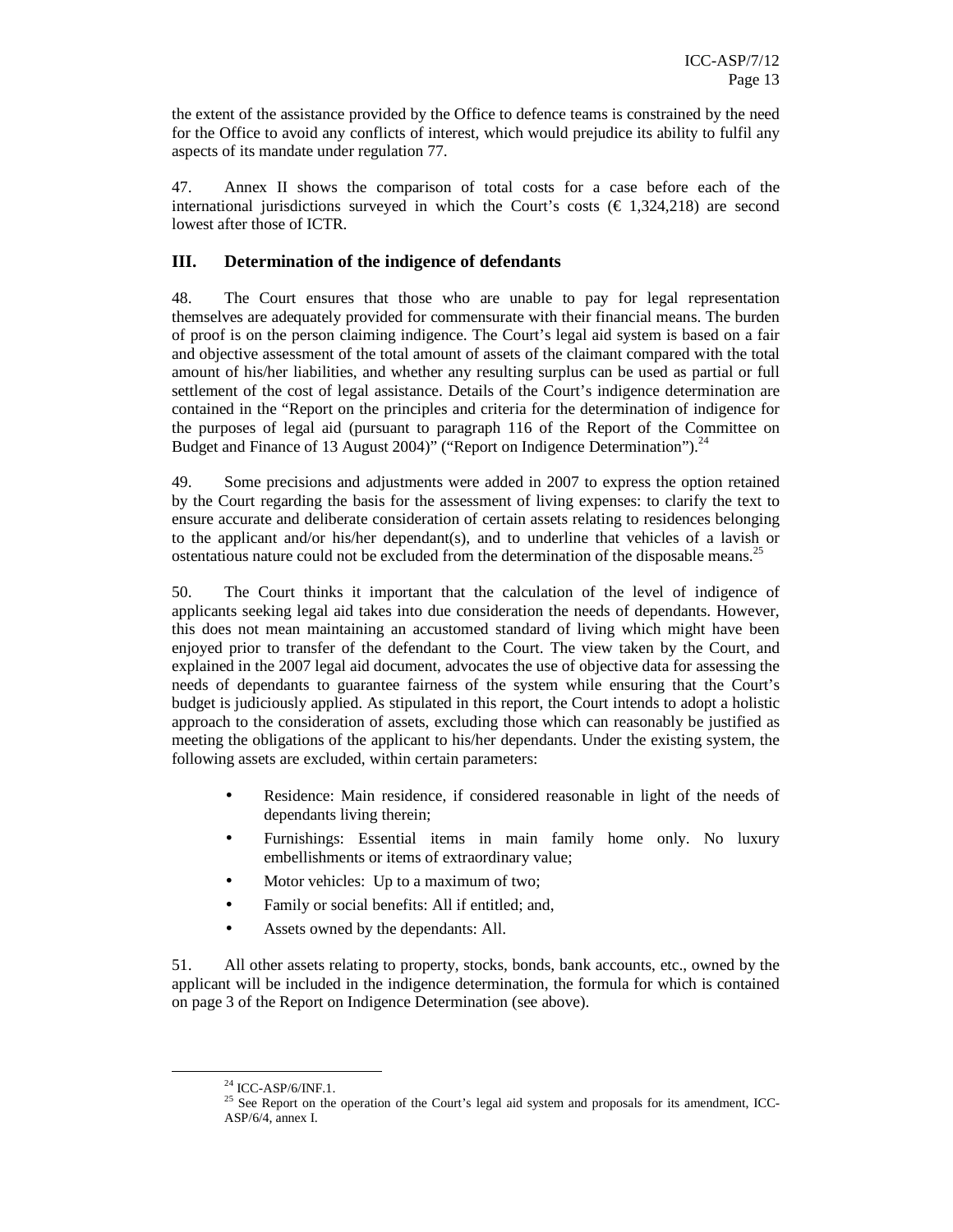52. At the ICTY, in accordance with its Registry Policy for Determining the Extent to which an Accused is able to Remunerate Counsel, the indigence determination is similar to that of the Court and seeks to ensure that: (a) an accused/suspect is not obliged to realize assets which are considered essential for life's existence; and, if he/she owns assets of exceptional value or receives extraordinary income, (b) he/she contributes to the costs of his/her deference. The ICTY system first determines the disposable means of an applicant and after deducting the living expenses of the family and/or dependants, contributes any remainder towards the cost of the defence. The other international criminal jurisdictions surveyed also use the same core principles to determine indigence.

53. The information obtained from this survey is appended as annex III and highlights the similarities and differences between the various systems.

54. In addition, annex IV contains a review of available cost-of-living statistics from different States demonstrating that at domestic level account is taken of all expenses relating to housing and transport, inter alia, per person or per household, as applicable*.* This allows the Court's legal aid scheme to consider the value of all the assets of an applicant without excluding any disposable assets.

55. It is proposed that the Court adopt a similar system to that of the ICTY which, whilst it might result in a possible drop in the standard of living for the applicant's family and/or dependants, endeavours to keep this to a minimum. However, it is not expected that the Court should maintain an applicant's family and/or dependants at the same high standard they may previously have enjoyed prior to his/her arrest and subsequent transfer to the Court to face charges.

56. While the Court's threshold of indigence may initially seem excessive, it should be remembered that its determination is related to the costs of defence before it. The Committee, as recalled above, has already acknowledged that the proposed legal aid system has a sound structure in relation to the cases and nature of proceedings before the Court. The resources allocated within the framework of this system are the minimum necessary to guarantee an accused/suspect effective and efficient defence before the Court and, consequently, the indigence level must relate to the system's remuneration scheme.

57. Basically, this is the same principle as that adopted by the other international criminal jurisdictions, with only minor differences in its application. In the ICTR system, the threshold under which a person is considered totally indigent is USD 10,000 of assets after obligations have been deducted; if over this threshold, then he/she is considered partially indigent or not indigent depending on the anticipated cost of the legal assistance for the duration of the proceedings. In the SCSL, the Principal Defender determines such threshold.

58. In the ECCC system, the calculation of assets and obligations is similar to that of the Court, but in cases of partial indigence, the ECCC pays the total cost while retaining the power to order a payment of costs on conclusion of the trial if the suspect/accused is convicted.

59. It is important to note that at the ICTR and ECCC all suspects/accused persons were found totally indigent; at the SCSL 90 per cent were found totally indigent with the remaining 10 per cent partially indigent; and in the ICTY 59.69 per cent were found indigent and 27.91 per cent partially indigent.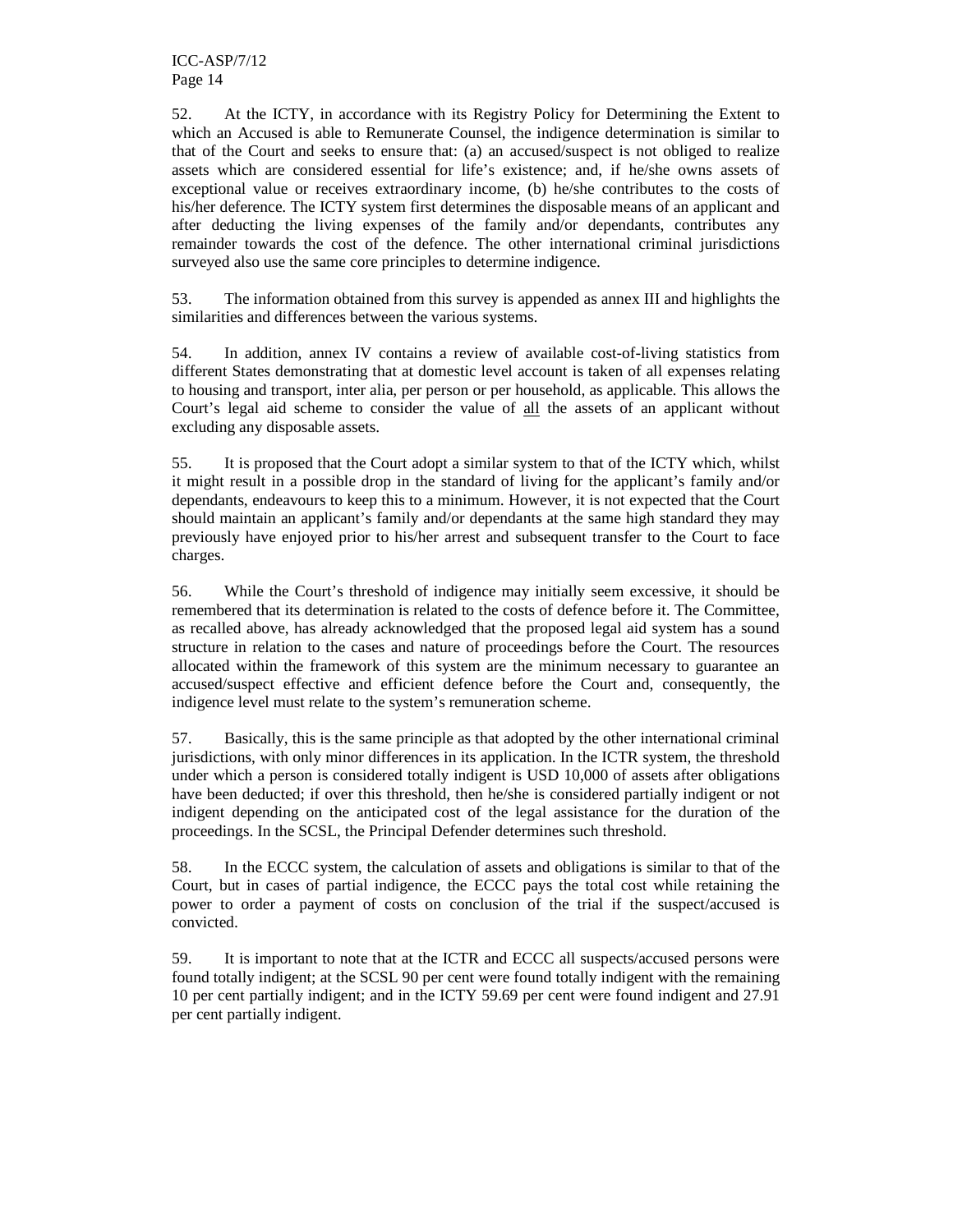|  |  | Table No. 10: Percentage of indigents accused at the ICTY |  |
|--|--|-----------------------------------------------------------|--|
|--|--|-----------------------------------------------------------|--|

| Type of indigence | % of accused |
|-------------------|--------------|
| Total indigence   | 59.69        |
| Partial indigence | 27.91        |

60. In annex V, the Court proposes new examples of calculation of indigence, taking into account the precisions and adjustments included in the system so that the Assembly can assess the need for further possible amendment.

#### **IV. Conclusion**

61. Since the beginning of its work, the Court has endeavoured to present the States Parties with a legal aid mechanism which meets the necessary balance between the rights of the defence and the financial constraints of the institution. Despite adjustments being made during the years of operation of the system, the principles inspiring it, such as equality of arms, objectivity, transparency, continuity and economy, have suffered no major changes and are still its main pillars.

62. The Court's legal aid system is a fundamental component of its commitment to the principle of fair trial, as defined in the Rome Statute; and while it is too soon for an in-depth review, the Court has been vigilant and pro-active in ensuring that to date its legal aid scheme is both judiciously applied and responsive to the real needs emanating from the proceedings before it. The Court will continue to monitor the performance of its legal aid programme assiduously to ensure that it provides effective and efficient legal representation in accordance with its above-mentioned founding principles.

63. Enshrined in the calculation of indigence at the Court is the need to take into account the obligations of the person(s) seeking legal aid towards dependants which are observed attentively and judiciously.

64. It is hoped that this report has provided the Assembly with valuable and sufficient information.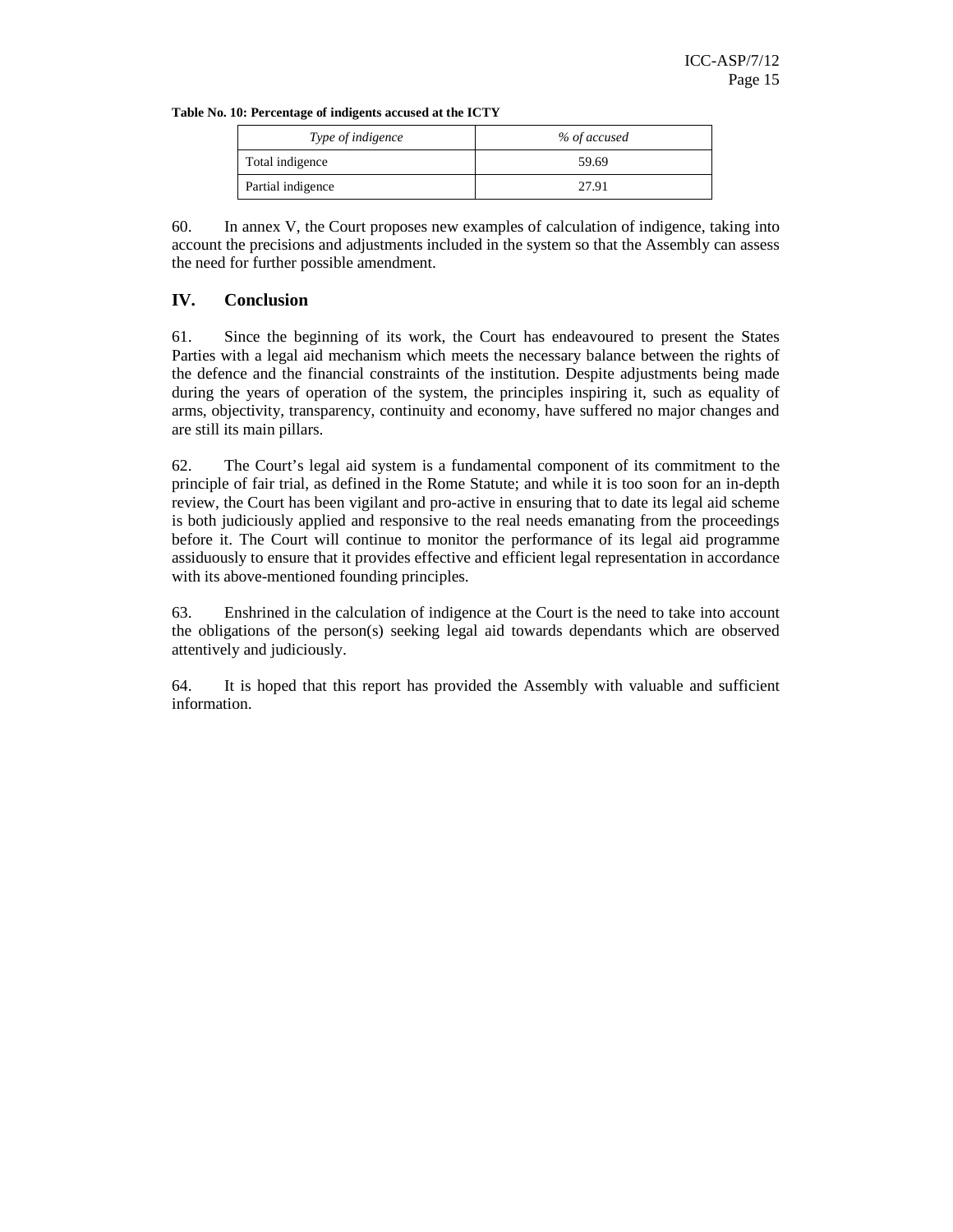$\overline{a}$ 

# **Annex I**

# **Phases in procedure before international criminal jurisdictions (for the purpose of legal aid)**

| ICC                                                                                    |                                                                                                                                                                                                                                                                                                                                                                                     |
|----------------------------------------------------------------------------------------|-------------------------------------------------------------------------------------------------------------------------------------------------------------------------------------------------------------------------------------------------------------------------------------------------------------------------------------------------------------------------------------|
| <b>Investigation Phase</b>                                                             | Only for interviews in the framework of article 55, para. 2, of Statute.                                                                                                                                                                                                                                                                                                            |
| Pre-Trial Phase                                                                        | From initial appearance to decision on confirmation of charges.                                                                                                                                                                                                                                                                                                                     |
| <b>Trial Phase</b>                                                                     | From transfer of case to Trial Chamber by Presidency till final judgment of Trial Chamber.                                                                                                                                                                                                                                                                                          |
| Appeals Phase                                                                          | From transfer of dossier of the case to Appeals Chamber till decision of Appeals Chamber.                                                                                                                                                                                                                                                                                           |
| <b>ICTY</b>                                                                            |                                                                                                                                                                                                                                                                                                                                                                                     |
| Pre-trial Stage                                                                        |                                                                                                                                                                                                                                                                                                                                                                                     |
| Phase One:<br>$\bullet$                                                                | Initial appearance: from appointment of counsel to the day after entrance of plea by accused.                                                                                                                                                                                                                                                                                       |
| Phase Two:<br>٠                                                                        | From end of Phase One (up to 90 days) or until counsel submits work plan (whichever is<br>later).                                                                                                                                                                                                                                                                                   |
| <b>Phase Three</b><br>$\bullet$                                                        | From end of Phase Two until commencement of trial.                                                                                                                                                                                                                                                                                                                                  |
| <b>Trial Stage</b>                                                                     |                                                                                                                                                                                                                                                                                                                                                                                     |
| <b>Appeals Stage</b>                                                                   |                                                                                                                                                                                                                                                                                                                                                                                     |
| <b>ICTR</b>                                                                            |                                                                                                                                                                                                                                                                                                                                                                                     |
| Initial appearance                                                                     | Rule 62 of the Rules of Procedure and Evidence.                                                                                                                                                                                                                                                                                                                                     |
| <b>Trial Phase</b>                                                                     | After initial appearance until final judgement.                                                                                                                                                                                                                                                                                                                                     |
| From final judgement of Trial Chamber until Appeals Chamber decision.<br>Appeals Phase |                                                                                                                                                                                                                                                                                                                                                                                     |
|                                                                                        | <b>SCSL</b> (Standard costs (team remuneration) of a case before each international criminal jurisdiction) <sup>26</sup>                                                                                                                                                                                                                                                            |
| Initial appearance                                                                     | Rule 61 of the Rules of Procedure and Evidence.                                                                                                                                                                                                                                                                                                                                     |
| <b>Trial Phase</b>                                                                     | After the initial appearance until final judgment.                                                                                                                                                                                                                                                                                                                                  |
| <b>Appeals Phase</b>                                                                   | From final judgment of the Trial Chamber until the Appeals Chamber decision.                                                                                                                                                                                                                                                                                                        |
| ECCC                                                                                   |                                                                                                                                                                                                                                                                                                                                                                                     |
| <b>Investigation Phase</b>                                                             | Investigative judges confirm charges brought by Prosecutors (who submit an introductory<br>submission) by conducting interviews and gathering evidence. Also, investigative judges<br>hand out decisions on issues which can be appealed to Pre-Trial Chamber (PTC). Confirmed<br>charges are usually appealed to PTC and, if confirmed again, case file heads to Trial<br>Chamber. |
| Pre-Trial Phase                                                                        | PTC oversees the investigative phase by handing down decision of appealed issues.                                                                                                                                                                                                                                                                                                   |
| Trial Phase                                                                            | Trial Chamber receives the case file from investigative judges and conducts trial.                                                                                                                                                                                                                                                                                                  |
| Appeals Phase                                                                          | Supreme Court Chamber handles all appeals from Trial Chambers and appeals of<br>convictions/acquittals.                                                                                                                                                                                                                                                                             |

<sup>&</sup>lt;sup>26</sup> The SCSL allowing for an extraordinary flexibility in the resources allocated to each team (between USD 30,000 and USD 70,000 per month), which is exerted by the Principal Defender in the framework of the Legal Services Contract he/she concludes with counsel, the Court deems it appropriate to exclude it from this comparison.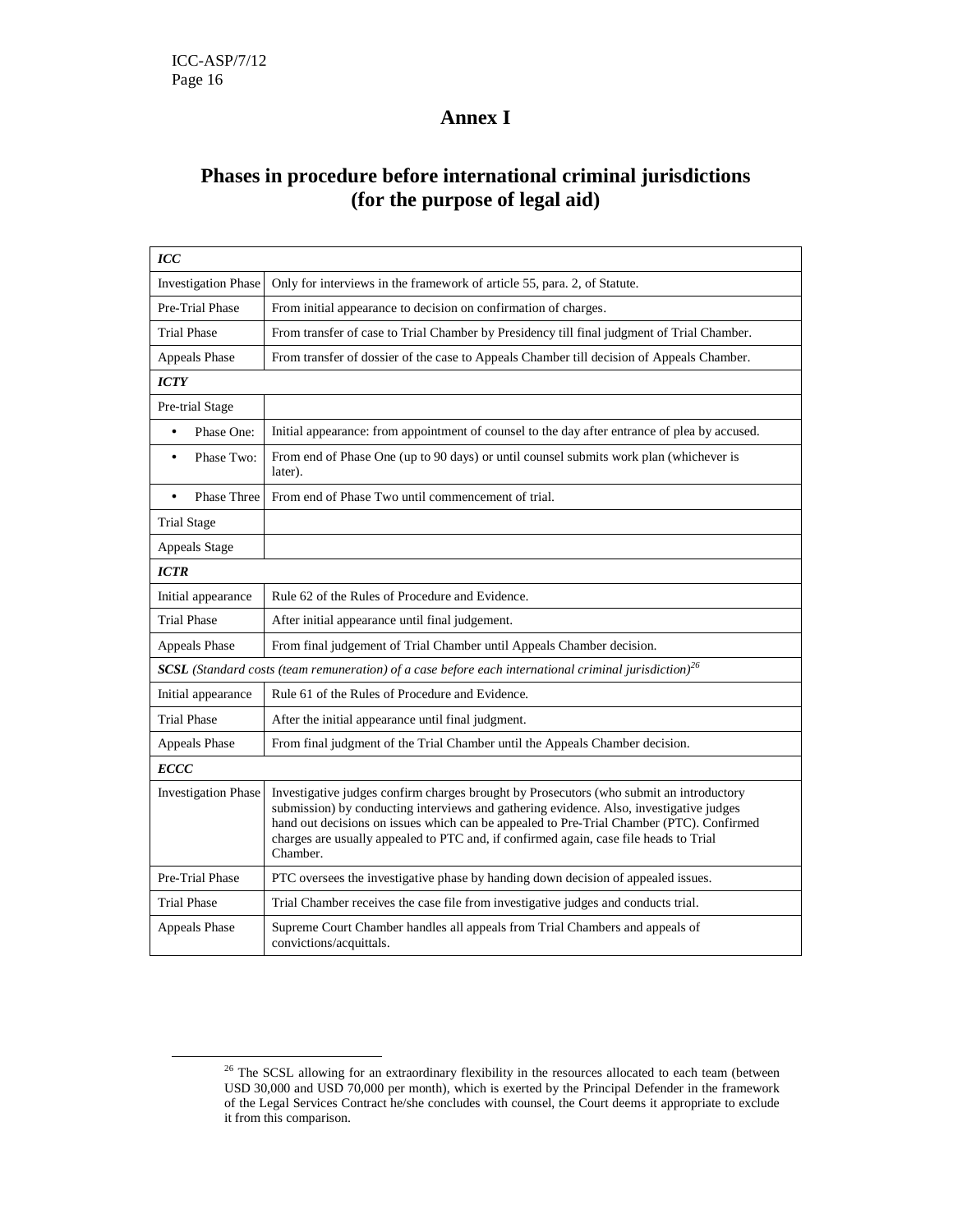# **Annex II**

# **Standard costs (team remuneration) of a case before each international criminal jurisdiction**<sup>27</sup>

## **Notes:**

 $\overline{a}$ 

1. The table below refers to the remuneration of legal team members; other expenses of the teams (among others and in particular, missions to the seat of the Court) are not included because of the difficulty in establishing a reliable comparison (see paragraphs 24 and 25).

2. The figures are calculated based on a pre-trial phase of 12 months, a trial phase of 18 months, and an appeals phase of 12 months.

3. The budgets of the ICTY and ICTR include fees for investigators which in the Court's legal aid scheme are part of a single package amounting to a total of  $\epsilon$ 73,006. If this lump sum for investigations (which also includes all investigative missions) is added to the total above, the cost of the procedure would amount to  $\epsilon$ 1,397,224.

| Phase                 | <i>ICTY</i>           | ICTR                       |            | ECCC                  | ICC      |
|-----------------------|-----------------------|----------------------------|------------|-----------------------|----------|
| Pre-trial (12 months) | €523,640 <sup>8</sup> | *USD 530,000               | €340,272   | €511,09 <sup>39</sup> | €313,800 |
| Trial (18 months)     | €733,26 $6^{0}$       | *USD 674,425 <sup>31</sup> | €432,996   | €766,638              | €696,618 |
| Appeal (12 months)    | $€226.200^2$          | *USD 450,500               | €289,231   | €511,092              | €313,800 |
| Total                 | €1,483,106            | $*$ USD 1,654,925          | €1,062,378 | €1,788,822            | €324,218 |

*\* Conversion based on exchange rate of 1 USD = EUR 0.642 as at 30 July 2008.* 

 $27$  The SCSL allowing for an extraordinary flexibility in resources allocated to each team (between USD) 30,000 and USD 70,000 per month), which is exerted by the Principal Defender in the framework of the Legal Services Contract he/she concludes with counsel, the Court deems it appropriate to exclude it from this comparison.

<sup>&</sup>lt;sup>28</sup> €40,707 [phase 2] + phase 3 at complexity level 3: (276385 [counsel] + 64048 [co-counsel] + 142500 [assistants])=523640.

<sup>&</sup>lt;sup>29</sup> Remuneration rates were calculated at the same level as at the Court, except for the legal assistant ( $P-2$ ) at the Court and P-3 at ECCC), and on the same principle, i.e. P-3, Step  $V = \epsilon 7,390$  per month.

<sup>&</sup>lt;sup>30</sup> €253,656 (counsel) + €209,610 (co-counsel) + €27000 (assistants and investigators) = €733,266.

 $31$  171 days of hearings + 34 further days at the seat of the Court +198 days of work outside the seat of the Court

<sup>&</sup>lt;sup>32</sup> Lump sum comprising remuneration of counsel: 2,100 hours @  $\text{\textsterling}97$  p/hr + support staff: 900 hrs @ €25 p/hr.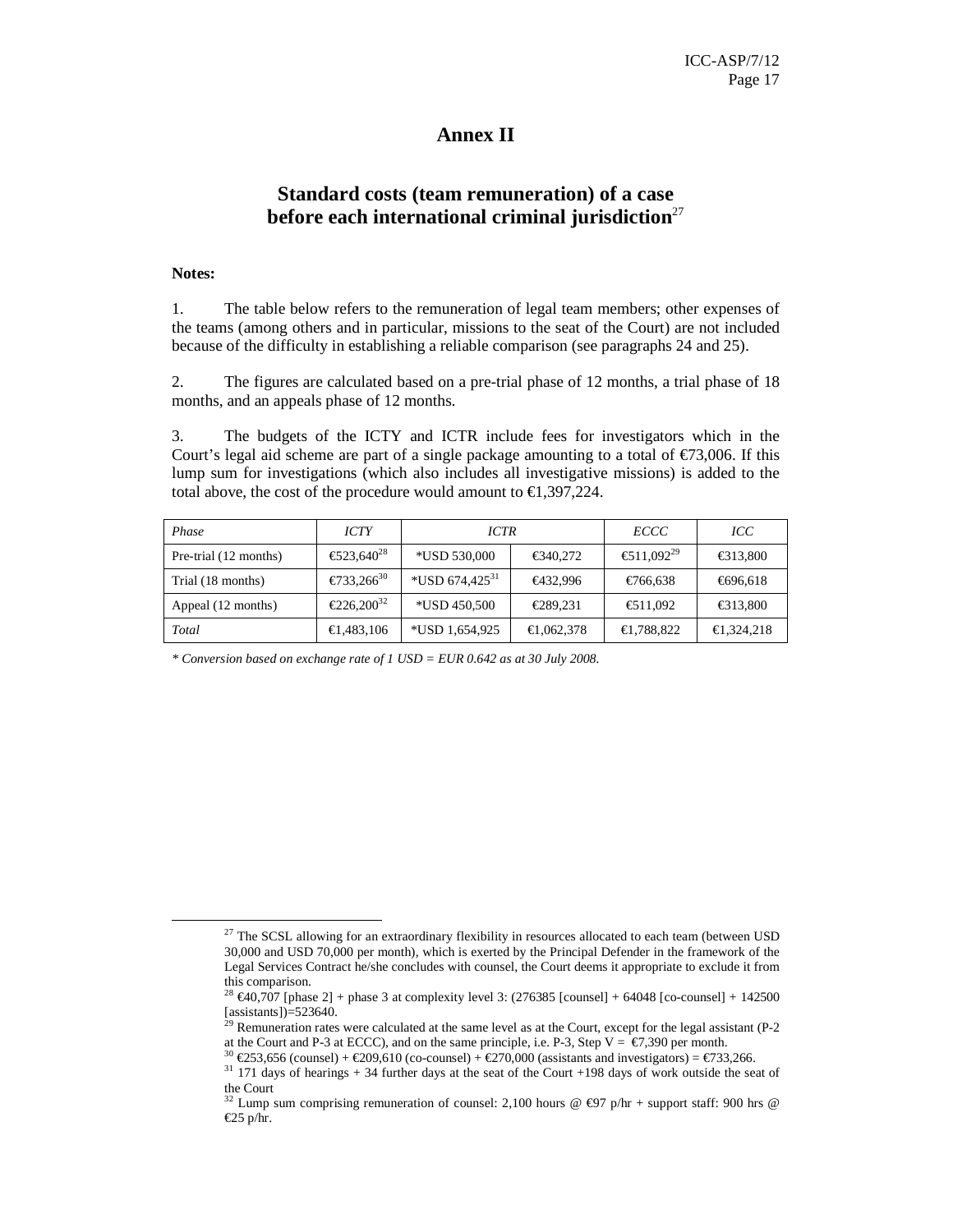# Annex III<br> **Evaluation of indigence by the different international criminal jurisdictions surveyed**

#### **1.Assets**

The following table outlines the treatment of assets in the computation of the disposable means of the legal aid applicant.<br>Yes: This means that the particular asset is included in the calculation of the applicant's indige

| Assets      | <b>ICTR</b> | <b>ICTY</b>                                                                                                                                                                                                                                                                                                                                                                                                                                                                                                                                                                                                                                                                                  | <b>SCSL</b> | ECCC                                 |
|-------------|-------------|----------------------------------------------------------------------------------------------------------------------------------------------------------------------------------------------------------------------------------------------------------------------------------------------------------------------------------------------------------------------------------------------------------------------------------------------------------------------------------------------------------------------------------------------------------------------------------------------------------------------------------------------------------------------------------------------|-------------|--------------------------------------|
| Residence   | Yes         | Yes: The principal place of residence of an applicant, his<br>spouse or persons with whom he habitually resides; usually<br>where the applicant would reside if he were not in custody<br>is included in the computation. However, the Tribunal<br>takes into account only the equity in the principal family<br>home that exceeds the reasonable needs of the applicant,<br>his spouse and the persons with whom he habitually<br>resides. The principal family home will exceed the<br>reasonable needs of the applicant, his spouse and the<br>persons with whom he habitually resides if it is of greater<br>value than the average family home in the region in which<br>it is located. | Yes         | Principal residence is not included. |
| Furnishings | Yes         | No: Furnishings contained in the principal family home<br>and owned by the applicant, his spouse or the persons with<br>whom he habitually resides that are reasonably necessary<br>for the applicant, his spouse and the persons with whom he<br>habitually resides are excluded from the calculation, unless<br>they can be considered as luxury items of extraordinary<br>value, including but not limited to art collections, antique<br>collections, etc.                                                                                                                                                                                                                               | Yes         | Not included.                        |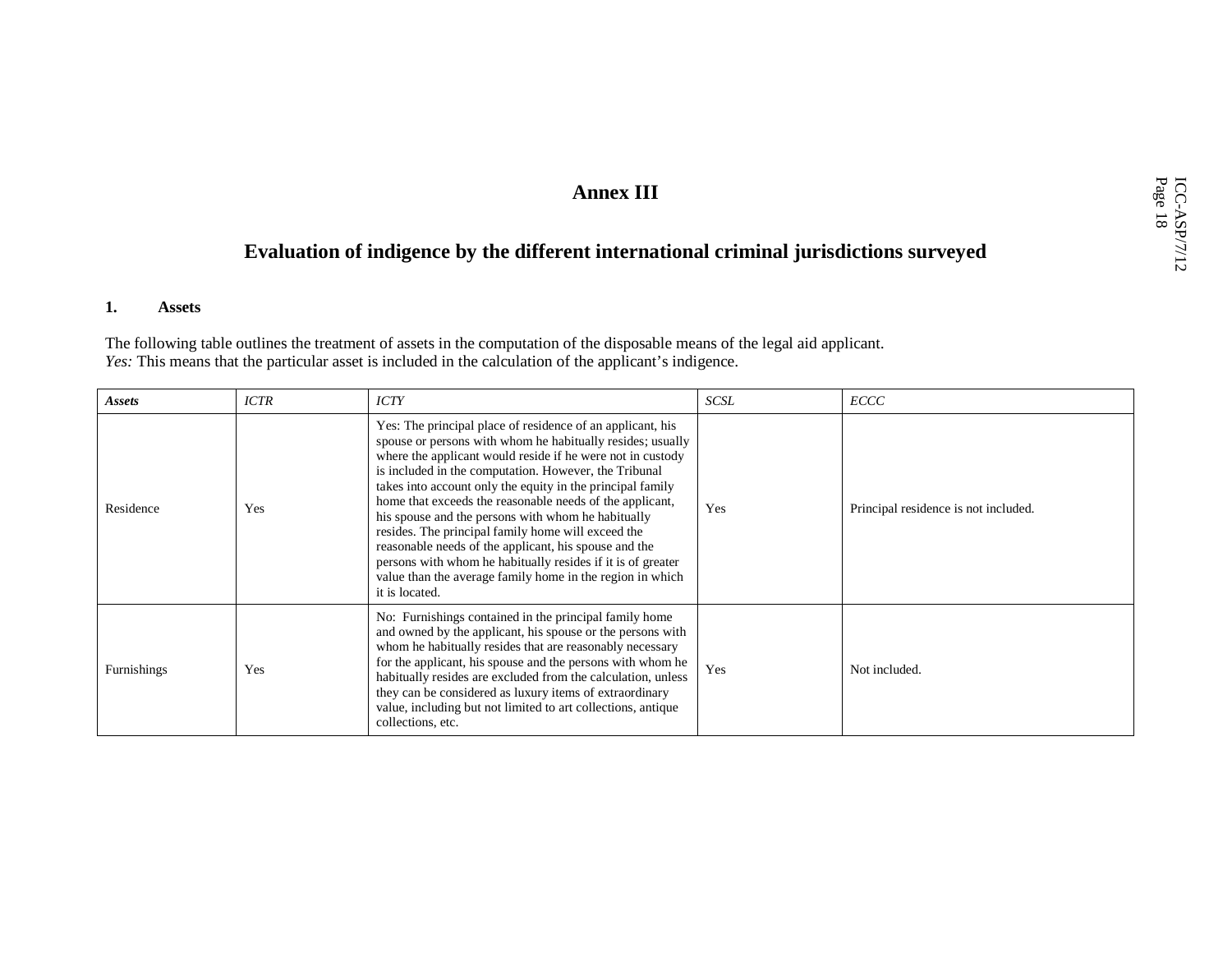| <b>Assets</b>                 | <b>ICTR</b> | <b>ICTY</b>                                                                                                                                                                                                                                                                                                                                                                                                                                                                                                                                                                                                                                                                                                                                               | <b>SCSL</b>                                                                                                                                                                                                      | ECCC                                                                           |
|-------------------------------|-------------|-----------------------------------------------------------------------------------------------------------------------------------------------------------------------------------------------------------------------------------------------------------------------------------------------------------------------------------------------------------------------------------------------------------------------------------------------------------------------------------------------------------------------------------------------------------------------------------------------------------------------------------------------------------------------------------------------------------------------------------------------------------|------------------------------------------------------------------------------------------------------------------------------------------------------------------------------------------------------------------|--------------------------------------------------------------------------------|
| Motor vehicles                | Yes         | Yes: The Tribunal takes into account only the equity in the<br>applicant's principal family vehicles that exceed(s) the<br>reasonable needs of the applicant, his spouse and persons<br>with whom he habitually resides. The principal family<br>vehicle(s) will exceed the reasonable needs of the<br>applicant, his spouse and the persons with whom he<br>habitually resides if their combined value is greater than<br>the value of one average automobile in the State in which<br>the applicant's family resides.                                                                                                                                                                                                                                   | Yes, provided they<br>belong to the applicant.                                                                                                                                                                   | Principal vehicle not included.                                                |
| Other assets                  | Yes         | Yes: The Tribunal takes into account all other immovable<br>assets (second and third houses, apartments, land) or<br>movable assets (stocks, bonds or bank accounts owned by<br>the applicant, his spouse and persons with whom he<br>habitually resides) and incomes (salaries, wages and<br>commissions; business income after deducting reasonable<br>expenses; investment income; government pensions;<br>government allowances other than welfare payments;<br>workers' compensation payments; alimony, separation and<br>maintenance payments owed to the applicant; regular<br>payments received under any annuity; pension or insurance<br>scheme; regular payments received from a mortgage,<br>agreement of sale or loan agreement; royalties). | Yes. Valuable assets<br>like cash, income<br>movable and fixed<br>assets.                                                                                                                                        | Spousal assets, tools of the trade, non-disposable<br>assets are not included. |
| Assets owned by<br>dependants | Yes         | Yes: The Tribunal takes into account assets and incomes<br>of people with whom the applicant habitually resides, i.e.<br>individuals who usually live with the applicant or who<br>would live with the applicant if he/she were not in custody,<br>and with whom the applicant is financially co-dependent;<br>meaning that there is evidence of a pooling of financial<br>resources such that the applicant and the individual<br>constitute one financial unit.                                                                                                                                                                                                                                                                                         | The question that is<br>posed is whether the<br>applicant has any<br>dependants, if yes,<br>whether the dependants<br>are working for a<br>private or public<br>institution at national/<br>international level. | The assets of dependants not part of the 'household'<br>are not included.      |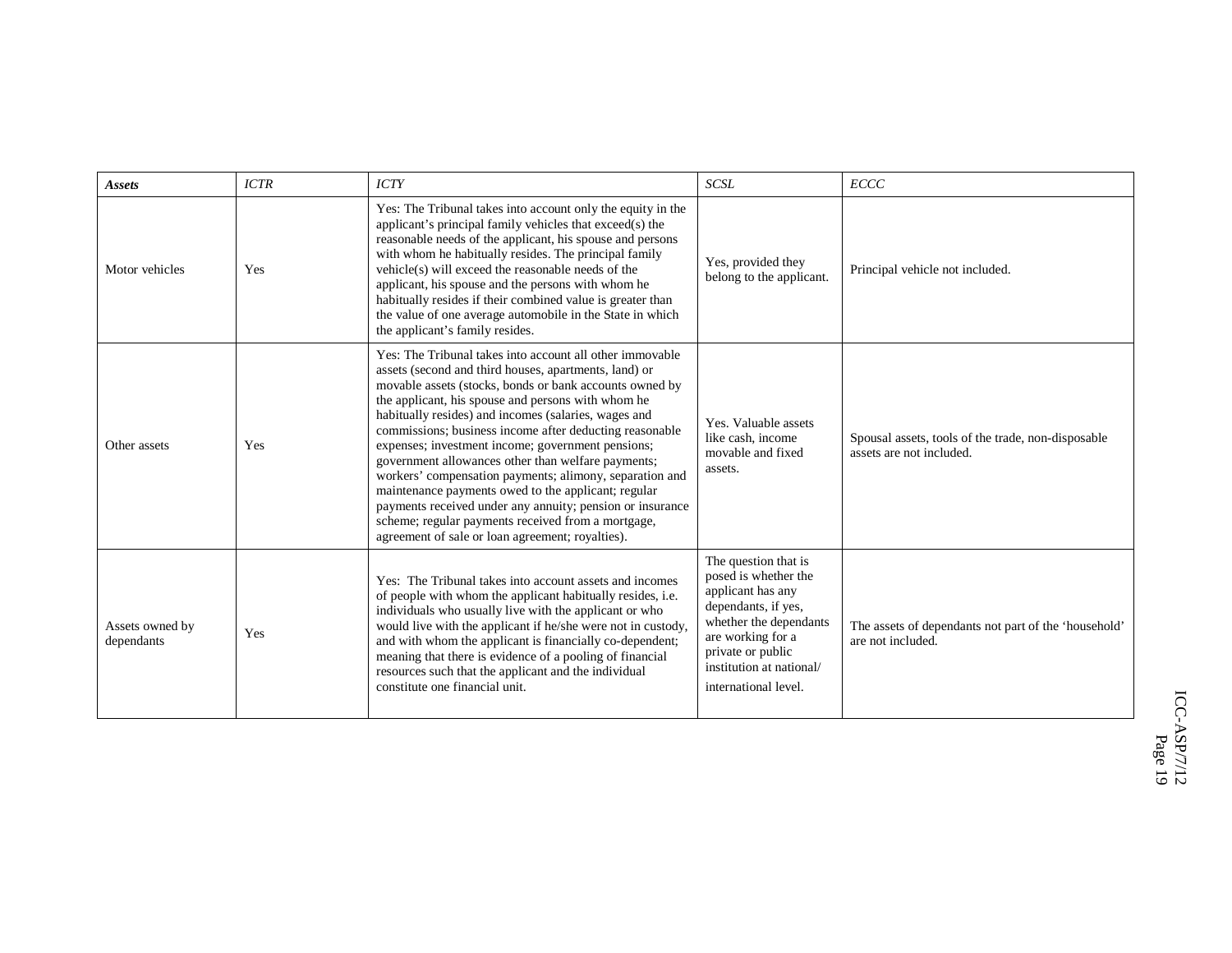| <b>Obligations</b> | <b>ICTR</b>                                                                | <b>ICTY</b>                                                                                                                                                                                                                                                                                                                                                                                                                                                                | SCSL                                                                                                                                                                                                                                                                                                                                                                                                                                                                                                                                                                                                                                                                                                                                                                                                                                                                                                  | ECCC                                                 |
|--------------------|----------------------------------------------------------------------------|----------------------------------------------------------------------------------------------------------------------------------------------------------------------------------------------------------------------------------------------------------------------------------------------------------------------------------------------------------------------------------------------------------------------------------------------------------------------------|-------------------------------------------------------------------------------------------------------------------------------------------------------------------------------------------------------------------------------------------------------------------------------------------------------------------------------------------------------------------------------------------------------------------------------------------------------------------------------------------------------------------------------------------------------------------------------------------------------------------------------------------------------------------------------------------------------------------------------------------------------------------------------------------------------------------------------------------------------------------------------------------------------|------------------------------------------------------|
| Calculation basis  | The current threshold for a<br>determination of indigence is USD<br>10,000 | All established liabilities are excluded<br>from the applicant's disposable means<br>(mortgages, loans, debts, insurances,<br>taxes) including estimated living<br>expenses for the applicant $-$ the living<br>costs likely to be incurred by the<br>applicant, his spouse, his dependants and<br>the persons with whom he habitually<br>resides during the estimated period in<br>which the applicant will require<br>presentation before the international<br>tribunal. | Calculated on the basis of the<br>suspect/accused's assets/income divided by<br>the average monthly expenditure of the<br>accused/suspect's household including<br>accommodation and living expenses<br>multiplied by the time the Principal<br>Defender issues her decision on the extent<br>to which an applicant is able to remunerate<br>counsel. This time is estimated as the period<br>in which the applicant will require<br>representation before the Special Court for<br>Sierra Leone at the pre-trial, trial or appeals<br>stage. The amount which remains at the end<br>of these calculations is what the Principal<br>Defender uses to determine whether the<br>accused/suspect is in a position to<br>remunerate counsel until the conclusion of<br>the estimated period within which the<br>applicant will require legal representation<br>before the Special Court for Sierra Leone. | Calculated for the estimated<br>period of the trial. |
| Persons concerned  | Suspects/accused persons                                                   | Suspects/accused persons                                                                                                                                                                                                                                                                                                                                                                                                                                                   | Suspects/accused persons                                                                                                                                                                                                                                                                                                                                                                                                                                                                                                                                                                                                                                                                                                                                                                                                                                                                              | Suspects/accused persons                             |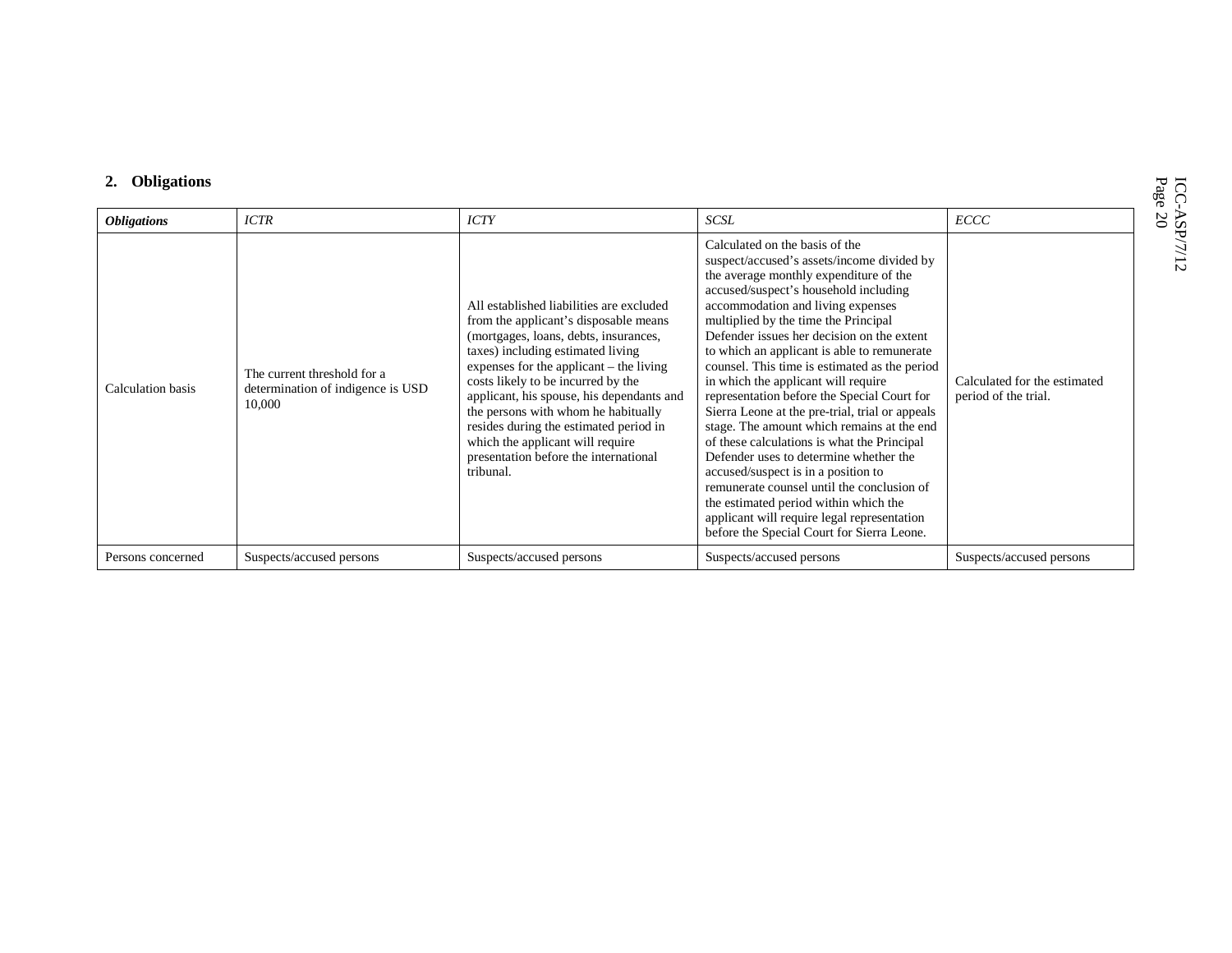# **3. Determination of indigence**

| <b>Determination</b> | <b>ICTR</b>                                                                                                                                                                                                                                                                                                                                                                                                                                                                                                                                     | <b>ICTY</b>                                                                                                                                                                                                                                                                   | <b>SCSL</b>                                                                                                                                                                                                                                                              | <b>ECCC</b>                                                                                                                                       |
|----------------------|-------------------------------------------------------------------------------------------------------------------------------------------------------------------------------------------------------------------------------------------------------------------------------------------------------------------------------------------------------------------------------------------------------------------------------------------------------------------------------------------------------------------------------------------------|-------------------------------------------------------------------------------------------------------------------------------------------------------------------------------------------------------------------------------------------------------------------------------|--------------------------------------------------------------------------------------------------------------------------------------------------------------------------------------------------------------------------------------------------------------------------|---------------------------------------------------------------------------------------------------------------------------------------------------|
|                      |                                                                                                                                                                                                                                                                                                                                                                                                                                                                                                                                                 | From the established pool of income and assets, the Registry<br>calculates the applicant's disposable means. From the pool of<br>assets as described under the "assets" table above, certain<br>categories of assets are excluded. They are as follows:                       |                                                                                                                                                                                                                                                                          |                                                                                                                                                   |
|                      |                                                                                                                                                                                                                                                                                                                                                                                                                                                                                                                                                 | (a) the equity in the principal family home to the extent that is<br>reasonably necessary for the applicant, his spouse and the persons<br>with whom he habitually resides;                                                                                                   |                                                                                                                                                                                                                                                                          |                                                                                                                                                   |
|                      |                                                                                                                                                                                                                                                                                                                                                                                                                                                                                                                                                 | (b) the equity in the applicant's principal family vehicle to the<br>extent that the principal family vehicle is reasonably necessary for<br>the applicant, his spouse and persons with whom he habitually<br>resides:                                                        | The formula used to calculate the                                                                                                                                                                                                                                        |                                                                                                                                                   |
|                      |                                                                                                                                                                                                                                                                                                                                                                                                                                                                                                                                                 | (c) the equity in assets owned by the applicant, his spouse and the<br>persons with whom he habitually resides that are not readily<br>disposable;                                                                                                                            | suspect's/accused's disposable<br>income is: assets minus the<br>estimated living expenses of the                                                                                                                                                                        | Estimate of the total cost of the<br>trial, estimate of the assets and                                                                            |
| Formula used         | The threshold is USD<br>10,000                                                                                                                                                                                                                                                                                                                                                                                                                                                                                                                  | (d) the furnishings contained in the principal family home, except<br>for luxury items of extraordinary value;                                                                                                                                                                | applicant's dependants who<br>habitually reside with/depend on<br>him during the period beginning<br>when the Principal Defender issues<br>his/her decision until the end of the<br>estimated period within which the<br>applicant will require legal<br>representation. | earnings of the charged person<br>during the same period.<br>Assessment of whether the<br>accused is able to pay the entire<br>cost of the trial. |
|                      |                                                                                                                                                                                                                                                                                                                                                                                                                                                                                                                                                 | (e) the equity in the tools of the trade owned by the applicant, his<br>spouse and persons with whom he habitually resides that are<br>reasonably necessary to the livelihood of the applicant, his spouse,<br>his dependants or the persons with whom he habitually resides; |                                                                                                                                                                                                                                                                          |                                                                                                                                                   |
|                      |                                                                                                                                                                                                                                                                                                                                                                                                                                                                                                                                                 | (f) government welfare payments;                                                                                                                                                                                                                                              |                                                                                                                                                                                                                                                                          |                                                                                                                                                   |
|                      | (g) earnings of the applicant's children, and<br>(h) alimony, separation, or maintenance payments owed to the<br>applicant's spouse, his dependants or persons with whom he<br>habitually resides.<br>From the disposable means, the Registry deducts the estimated<br>liabilities and living expenses of the applicant's family and<br>dependants during the estimated period in which the applicant will<br>require representation before the International Tribunal. The<br>amount remaining is the contribution to be made by the applicant |                                                                                                                                                                                                                                                                               |                                                                                                                                                                                                                                                                          |                                                                                                                                                   |
|                      |                                                                                                                                                                                                                                                                                                                                                                                                                                                                                                                                                 |                                                                                                                                                                                                                                                                               |                                                                                                                                                                                                                                                                          |                                                                                                                                                   |
|                      |                                                                                                                                                                                                                                                                                                                                                                                                                                                                                                                                                 | to his defence.                                                                                                                                                                                                                                                               |                                                                                                                                                                                                                                                                          |                                                                                                                                                   |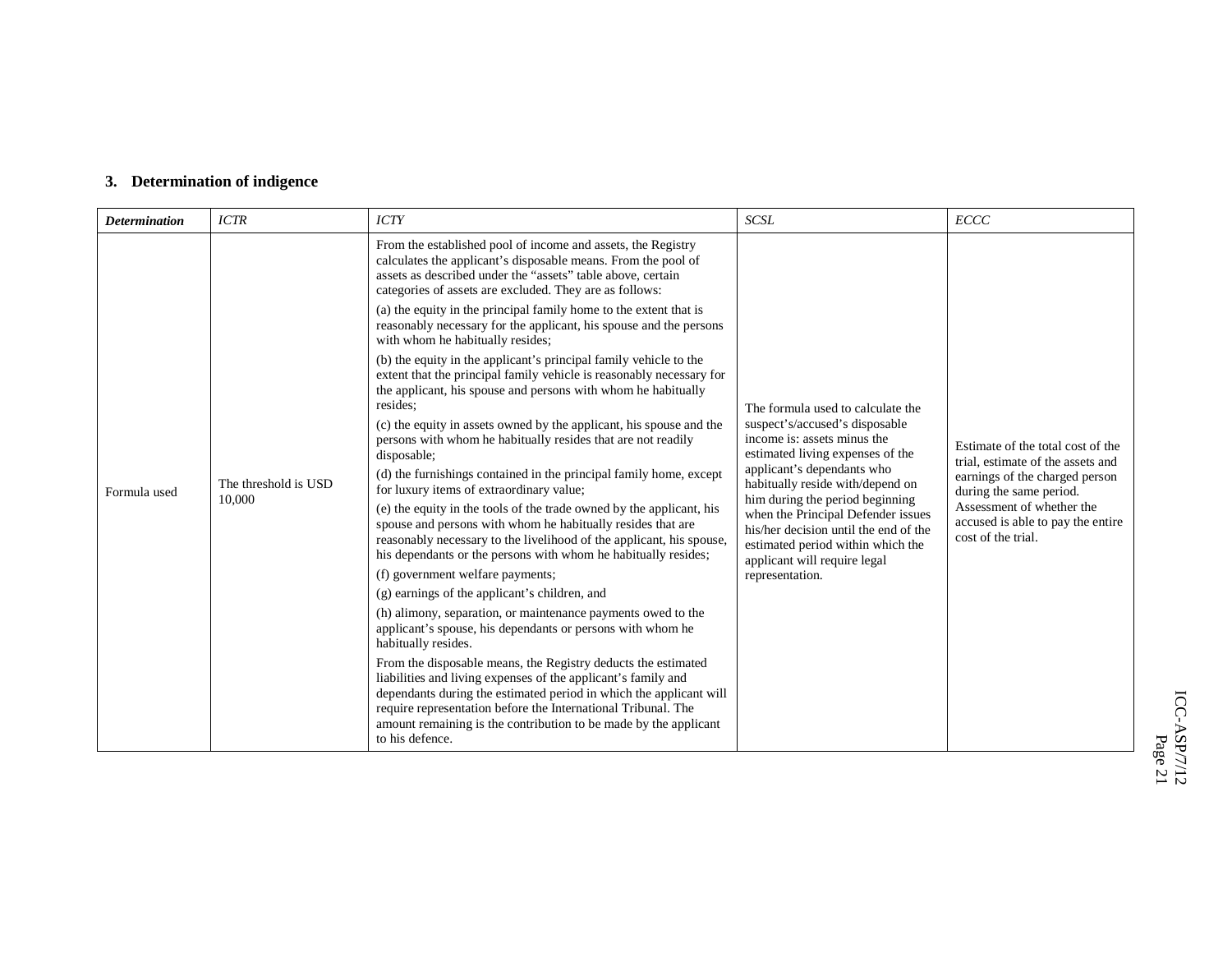| <b>Determination</b>                 | <b>ICTR</b>                                                                                                                                              | <b>ICTY</b>                                                                                                                                                                                                                                                                                           | <b>SCSL</b>                                                                                                                                                                                                                                                                                                                                                                                                                                                                                                                                                                                                                                                                                                                                                                                                                                                                                                                                                                                                                                                                | <b>ECCC</b>                                                                                                                                                                                              | $\mathbf{P} \mathbf{a} \mathbf{g} \mathbf{e}$<br>ICC- |
|--------------------------------------|----------------------------------------------------------------------------------------------------------------------------------------------------------|-------------------------------------------------------------------------------------------------------------------------------------------------------------------------------------------------------------------------------------------------------------------------------------------------------|----------------------------------------------------------------------------------------------------------------------------------------------------------------------------------------------------------------------------------------------------------------------------------------------------------------------------------------------------------------------------------------------------------------------------------------------------------------------------------------------------------------------------------------------------------------------------------------------------------------------------------------------------------------------------------------------------------------------------------------------------------------------------------------------------------------------------------------------------------------------------------------------------------------------------------------------------------------------------------------------------------------------------------------------------------------------------|----------------------------------------------------------------------------------------------------------------------------------------------------------------------------------------------------------|-------------------------------------------------------|
| Partial indigence<br>formula, if any | None actually applied due<br>to difficulties encountered<br>in gathering information<br>on accused persons'<br>assets, especially from<br>member States. | As explained above. The balance of the applicant's pool of assets<br>and income, minus those assets and income which are excluded<br>from the asset base, minus the average expenditure of the<br>applicant and his household members over the period for which he<br>requires Tribunal-paid counsel. | The Principal Defender determines<br>the threshold to be applied stating<br>the minimum amount by an<br>accused/suspect for that applicant to<br>be considered partially/fully<br>indigent. In situations in which an<br>accused/suspect can afford to pay<br>part of the cost of his defence but<br>cannot meet the entire cost of his<br>trial the presumption is that he is<br>partially indigent. He is thus<br>required to make a contribution<br>towards his legal fees whilst the<br>Special Court makes good the<br>difference. It is worth noting that<br>although the Principal Defender has<br>declared one of the accused persons<br>partially indigent, no actual<br>contribution has been received by<br>the Court from this individual as of<br>now. The disposable means of the<br>accused is tabulated against the<br>threshold level and prorated with the<br>cost of the trial, e.g. the disposable<br>means of income minus the<br>threshold of the total trial cost which<br>is considered equal to the<br>accused/suspect applicant's<br>percentage. | If partially indigent, the full<br>fees are paid by the ECCC, with<br>the court able to order a<br>payment of costs at the<br>conclusion of the trial, in the<br>event that the accused is<br>convicted. | $\sim$<br>ASP/7/12<br>N                               |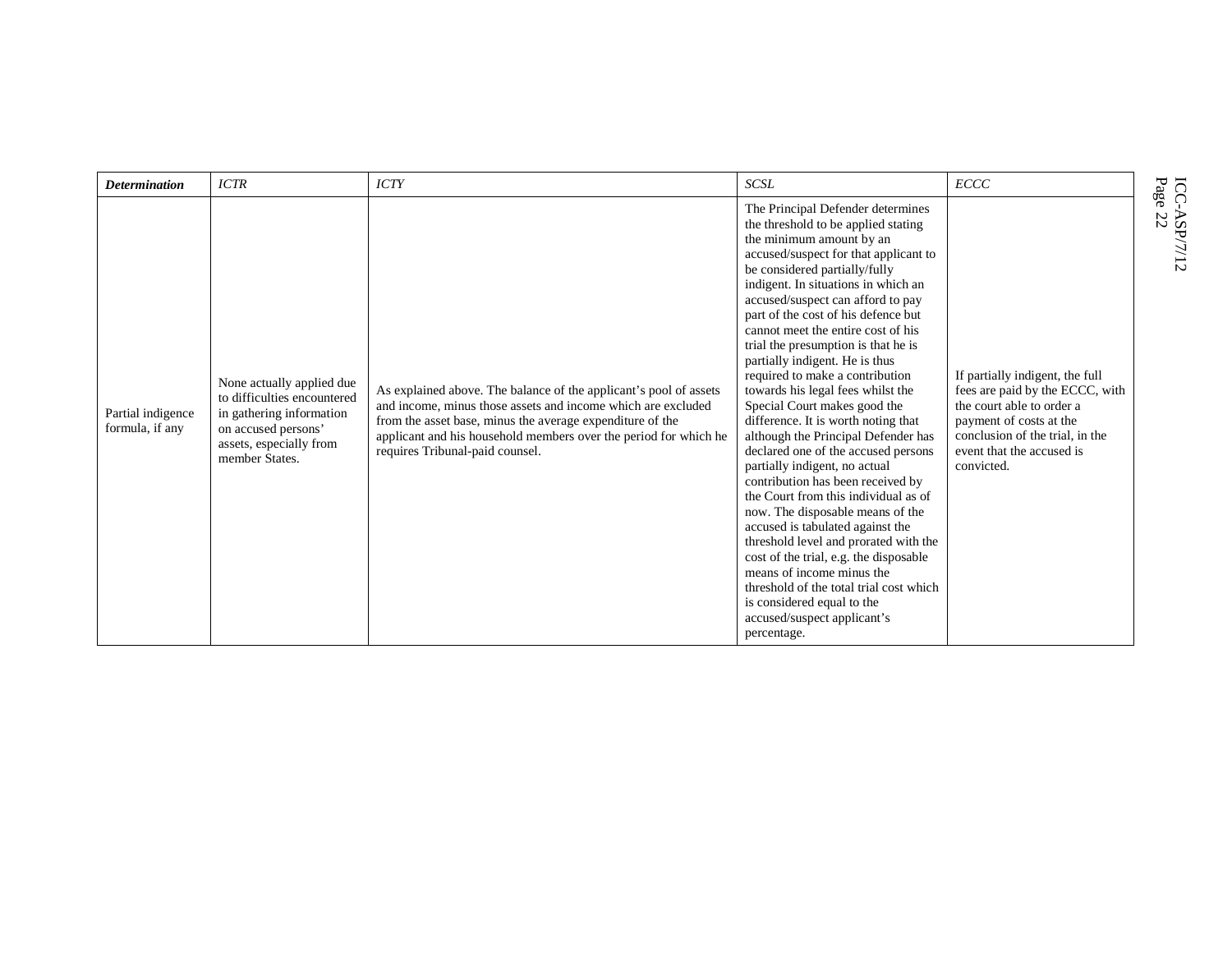# **Annex IV**

# **National and regional statistics resources**

N.B. For this exercise, only those websites available in a working language of the Court have been selected. The Court would appreciate receiving additional information from any State Party concerning missing institutes or units, as well as the availability of relevant statistics.

| <b>States</b>            | Website address                                                                 |
|--------------------------|---------------------------------------------------------------------------------|
| Afghanistan              | http://www.cso-af.net/cso/index.php?page=1&language=en                          |
| Albania                  | http://www.instat.gov.al/                                                       |
| Algeria                  | http://www.ons.dz/IN_DEX1.htm                                                   |
| Argentina                | http://www.indec.mecon.ar/                                                      |
| Armenia                  | http://www.armstat.am/en/                                                       |
| Australia                | http://www.abs.gov.au/                                                          |
| Belgium                  | http://www.statbel.fgov.be                                                      |
| <b>Belize</b>            | http://www.cso.gov.bz/                                                          |
| Bosnia and Herzegovina   | http://www.bhas.ba/eng/Default.asp                                              |
| Brazil                   | http://www.ibge.gov.br/english/                                                 |
| Bulgaria                 | http://www.nsi.bg/Index_e.htm                                                   |
| Cambodia                 | http://www.nis.gov.kh/                                                          |
| Cameroon                 | http://www.statistics-cameroon.org/                                             |
| Canada                   | http://www.statcan.ca                                                           |
| Central African Republic | http://www.stat-centrafrique.com/                                               |
| Chad                     | http://www.inseed-tchad.org/                                                    |
| Chile                    | http://www.ine.cl/canales/chile_estadistico/home_eng.php?lang=eng               |
| China                    | http://www.stats.gov.cn/english/index.htm                                       |
| Congo                    | http://www.cnsee.org/                                                           |
| Côte d'Ivoire            | http://www.ins.ci/                                                              |
| Croatia                  | http://www.dzs.hr/default_e.htm                                                 |
| Cyprus                   | http://www.mof.gov.cy/mof/mof.nsf/DMLstatistics_en/DMLstatistics_en             |
| Czech Republic           | http://www.czso.cz/eng/redakce.nsf/i/home                                       |
| Denmark                  | http://www.dst.dk/HomeUK.aspx                                                   |
| Denmark (Faroe Islands)  | http://www.hagstova.fo/portal/page/portal/HAGSTOVAN/Statistics_%20Faroe_Islands |
| Djibouti                 | http://www.ministere-finances.dj/statist.htm                                    |
| Egypt                    | http://www.msrintranet.capmas.gov.eg/pls/fdl/tst12e?action=&lname=              |
| Estonia                  | http://www.stat.ee/?lang=en                                                     |
| Fiji                     | http://www.statsfiji.gov.fj/                                                    |
| Finland                  | http://www.stat.fi/index_en.html                                                |

**Table 1: National institutes or administrative units**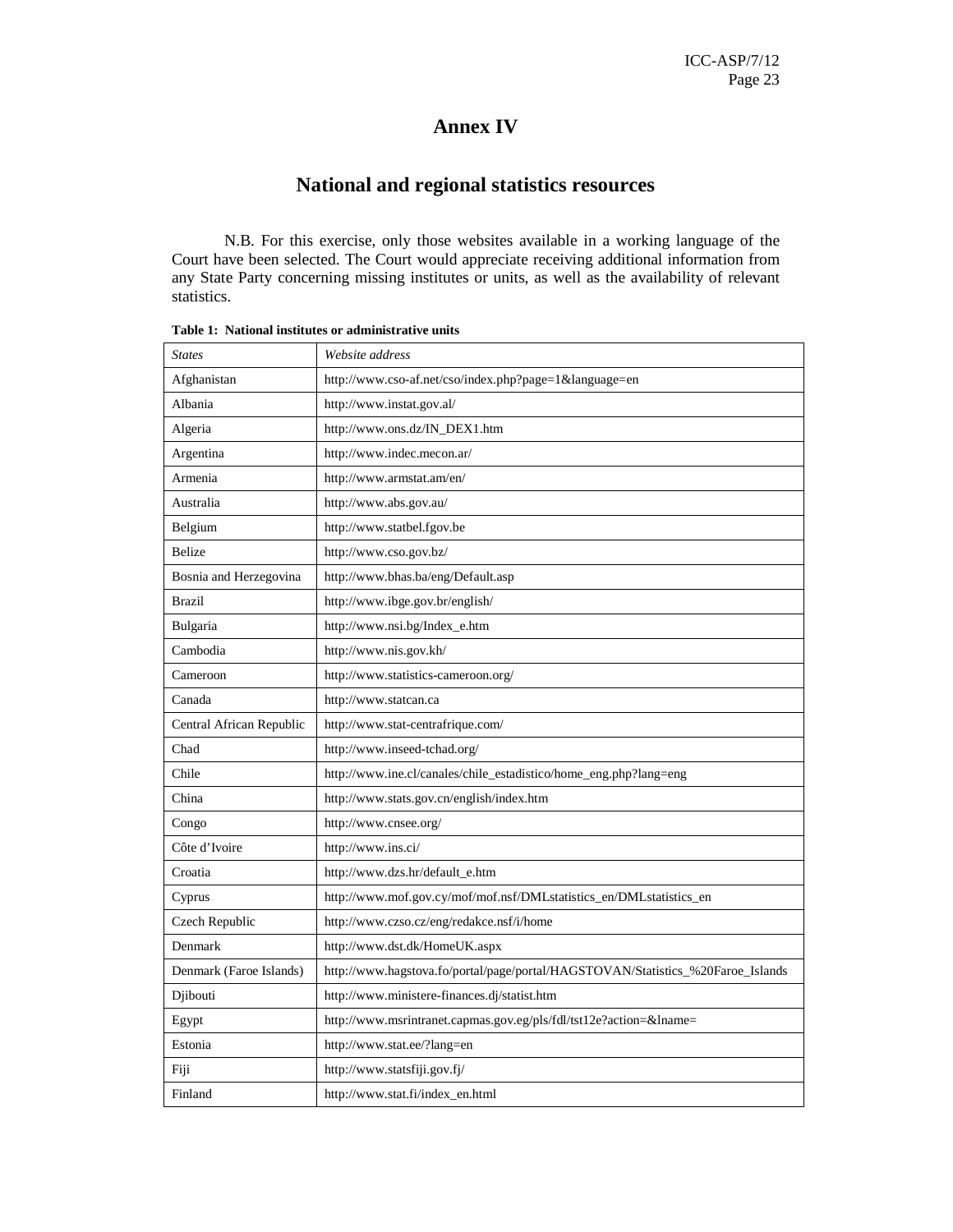| <b>States</b>                        | Website address                                                               |
|--------------------------------------|-------------------------------------------------------------------------------|
| Former Yugoslav Rep. of<br>Macedonia | http://www.stat.gov.mk/english/glavna_eng.asp                                 |
| France                               | http://www.insee.fr/fr/default.asp                                            |
| Gabon                                | http://www.stat-gabon.ga/Home/Index1.htm                                      |
| Gambia                               | http://www.csd.gm/                                                            |
| Georgia                              | http://www.statistics.ge/index.php?plang=1                                    |
| Germany                              | http://www.destatis.de                                                        |
| Greece                               | http://www.statistics.gr/main_eng.asp                                         |
| Guinea                               | http://www.stat-guinee.org/                                                   |
| Hungary                              | http://portal.ksh.hu/portal/page?_pageid=38,119919&_dad=portal&_schema=PORTAL |
| Iceland                              | http://www.statice.is/                                                        |
| Indonesia                            | http://www.bps.go.id/index.shtml                                              |
| Ireland                              | http://www.cso.ie/                                                            |
| Israel                               | http://www1.cbs.gov.il/reader/?MIval=cw_usr_view_Folder&ID=141                |
| Italy                                | http://www.istat.it/english/                                                  |
| Jamaica                              | http://www.statinja.com/                                                      |
| Japan                                | http://www.stat.go.jp/english/index.htm                                       |
| Jordan                               | http://www.dos.gov.jo/dos_home/home_e.htm                                     |
| Latvia                               | http://www.csb.gov.lv/?lng=en                                                 |
| Lebanon                              | http://www.cas.gov.lb/Newsrep_en.asp                                          |
| Lesotho                              | http://www.bos.gov.ls/                                                        |
| Lithuania                            | http://www.stat.gov.lt/en/                                                    |
| Luxembourg                           | http://www.statec.public.lu                                                   |
| Madagascar                           | http://www.instat.mg/                                                         |
| Malawi                               | http://www.nso.malawi.net/                                                    |
| Malaysia                             | http://www.statistics.gov.my/                                                 |
| Maldives                             | http://www.planning.gov.mv/en/                                                |
| Malta                                | http://www.nso.gov.mt/                                                        |
| Mauritania                           | http://www.ons.mr/                                                            |
| Mauritius                            | http://www.gov.mu/portal/site/cso                                             |
| Moldova                              | http://www.statistica.md/index.php?lang=en                                    |
| Mozambique                           | http://www.ine.gov.mz/Ingles                                                  |
| Nepal                                | http://www.cbs.gov.np/                                                        |
| Netherlands                          | http://www.cbs.nl/en-GB/default.htm                                           |
| New Zealand                          | http://www.stats.govt.nz/default.htm                                          |
| Niger                                | http://www.stat-niger.org/                                                    |
| Nigeria                              | http://www.nigerianstat.gov.ng/                                               |
| Norway                               | http://www.ssb.no/english/                                                    |
| Oman                                 | http://www.moneoman.gov.om/index.asp                                          |
| Pakistan                             | http://www.statpak.gov.pk/                                                    |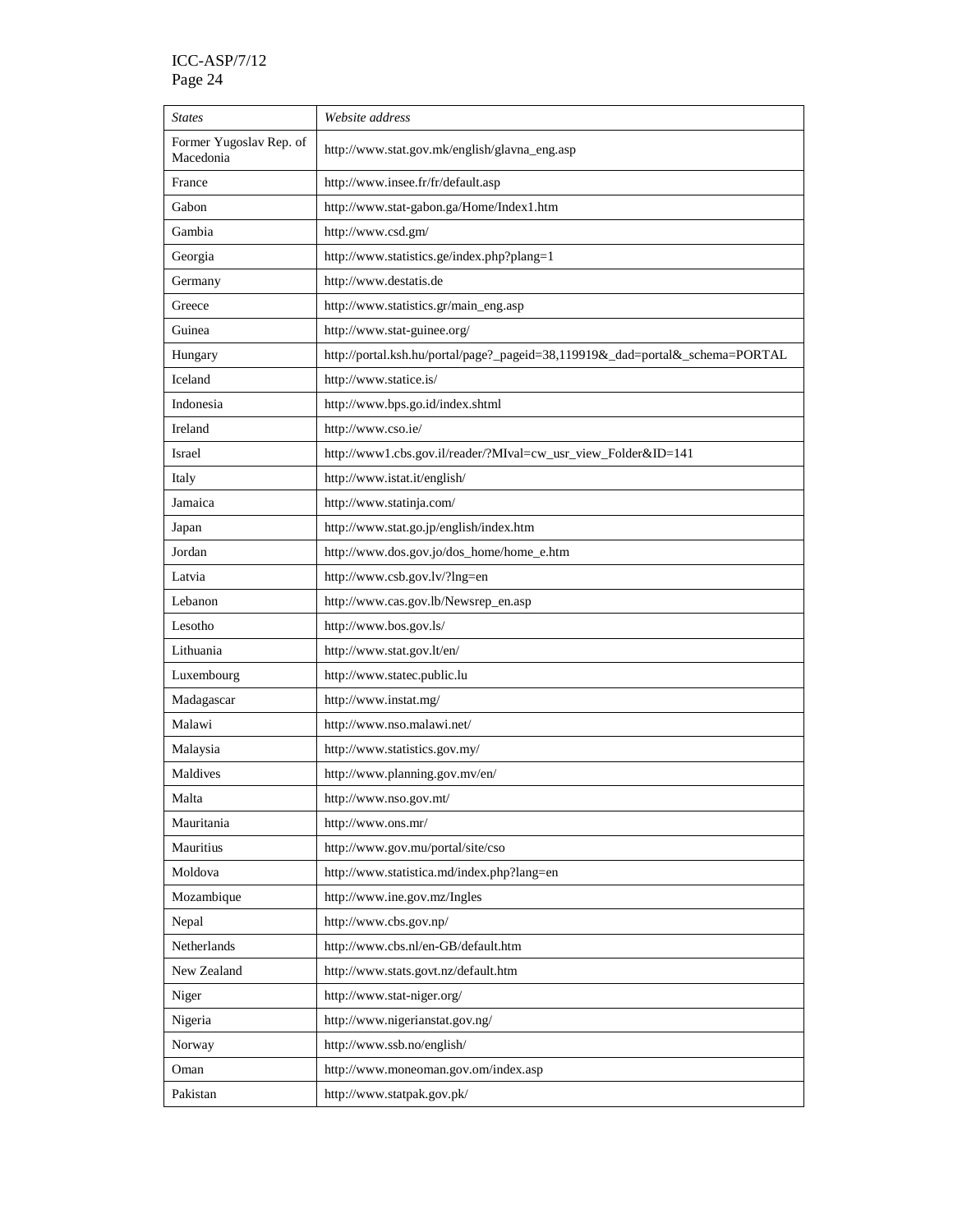| <b>States</b>                   | Website address                                   |
|---------------------------------|---------------------------------------------------|
| Papua New Guinea                | http://www.nso.gov.pg/                            |
| Philippines                     | http://www.census.gov.ph/                         |
| Poland                          | http://www.stat.gov.pl/english/                   |
| Portugal                        | http://www.ine.pt                                 |
| Republic of Korea               | http://www.nso.go.kr/eng2006/emain/index.html     |
| Romania                         | http://www.insse.ro/cms/rw/pages/index.en.do      |
| <b>Russian Federation</b>       | http://www.gks.ru/eng/                            |
| Saint Lucia                     | http://www.stats.gov.lc/                          |
| Senegal                         | http://www.ansd.sn/                               |
| Serbia                          | http://webrzs.statserb.sr.gov.yu/axd/en/index.php |
| Seychelles                      | http://www.misd.gov.sc/sdas/                      |
| Singapore                       | http://www.singstat.gov.sg/                       |
| Slovakia                        | http://portal.statistics.sk/showdoc.do?docid=359  |
| Slovenia                        | http://www.stat.si/eng/index.asp                  |
| South Africa                    | http://www.statssa.gov.za/                        |
| Sri Lanka                       | http://www.statistics.gov.lk/                     |
| Swaziland                       | http://www.gov.sz/home.asp?pid=75                 |
| Sweden                          | http://www.scb.se/default_<br>$2154$ .asp         |
| Switzerland                     | http://www.bfs.admin.ch/bfs/portal/fr/index.html  |
| Tanzania                        | http://www.nbs.go.tz/                             |
| Tunisia                         | http://www.ins.nat.tn/                            |
| Turkey                          | http://www.turkstat.gov.tr/Start.do               |
| Ukraine                         | http://www.ukrstat.gov.ua/                        |
| United Kingdom                  | http://www.statistics.gov.uk/                     |
| <b>United States of America</b> | http://www.fedstats.gov/                          |
| Uzbekistan                      | http://www.stat.uz/STAT/index.php?lng=1           |
| Vietnam                         | http://www.gso.gov.vn/default_en.aspx?tabid=491   |
| Zambia                          | http://www.zamstats.gov.zm/                       |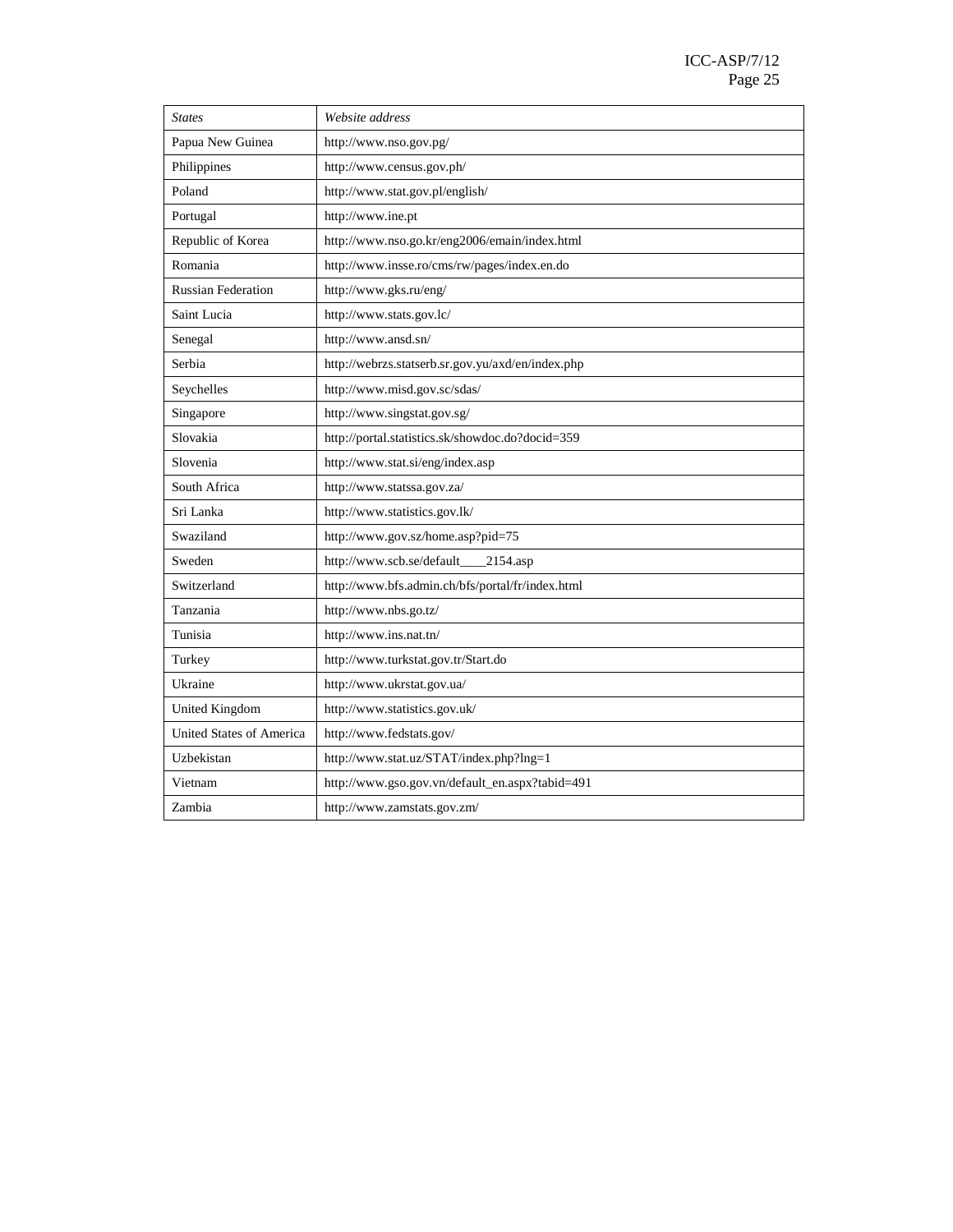# **Table 2: International and Regional Resources**

| <i><b>Organizations</b></i>                                          | Website Address                                                         |
|----------------------------------------------------------------------|-------------------------------------------------------------------------|
| Afristat                                                             | http://www.afristat.org/                                                |
| Asian Development Bank                                               | http://www.adb.org/Economics/                                           |
| Eurostat                                                             | http://epp.eurostat.ec.europa.eu/                                       |
| Inter-American Development Bank                                      | http://www.iadb.org/research/data.cfm?language=en&parid=2               |
| <b>International Monetary Fund</b>                                   | http://dsbb.imf.org/                                                    |
| International Statistical Institute                                  | http://isi.cbs.nl/                                                      |
| Organisation for Economic Co-<br>operation and Development<br>(OECD) | http://www.oecd.org/statsportal/0.3352.en 2825 293564 1 1 1 1 1.00.html |
| The World Bank                                                       | http://www.worldbank.org/                                               |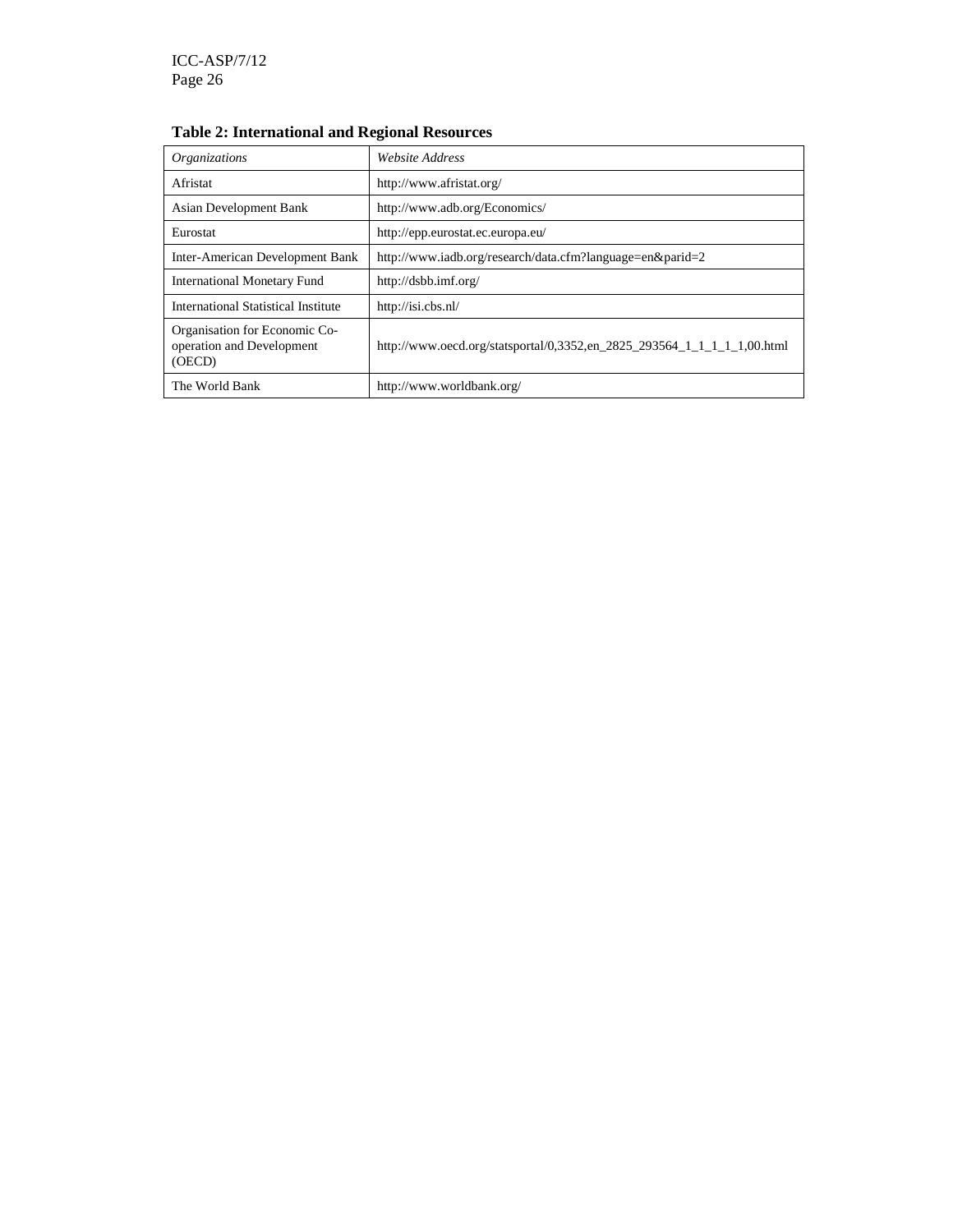# **Annex V**

# **Examples of calculation of indigence**

Following all changes, adjustments, and precisions introduced in the two mechanisms, i.e. payment scheme, indigence determination of the legal aid system, the Court proposes the following examples of calculation, which are based on the same case as that used in the calculations provided in  $2005<sup>33</sup>$  Real names of places have been included as examples of available statistics.

| 1 spouse $+$ 1 child living in<br>Luxembourg    | Yearly budget of households = $\epsilon$ 43,673,5 in 1996 <sup>34</sup> Applying<br>Consumer Price Index (CPI), annual changes from 1996-2007<br>$(25,31\%)$ , total = €54,727.26. | €4,560.60 |
|-------------------------------------------------|------------------------------------------------------------------------------------------------------------------------------------------------------------------------------------|-----------|
| 1 son/daughter living in<br>Douala (Cameroon)   | Yearly budget per person = XOF 496,660.69 <sup>35</sup> = €757.154 <sup>6</sup>                                                                                                    | €63.10    |
| 1 son/daughter in Boston                        | USD 51,980 per year <sup>37</sup> = USD 4,332.67 per month                                                                                                                         | €2,718.38 |
| Total monthly obligations = $\epsilon$ 7,342.08 |                                                                                                                                                                                    |           |

#### **Table 1: Monthly obligations of applicant**

<sup>33</sup> See ICC-ASP/6/INF.1, annex.

 $34$  http://www.statistiques.public.lu/stat/TableViewer/tableView.aspx?ReportId=1551 (16 July 2008).

<sup>35</sup> http://www.statistics-cameroon.org/ (16 July 2008).

<sup>&</sup>lt;sup>36</sup> All conversions were made or reviewed on 16 July 2008.

 $37$  http://www.epi.org (16 July 2008).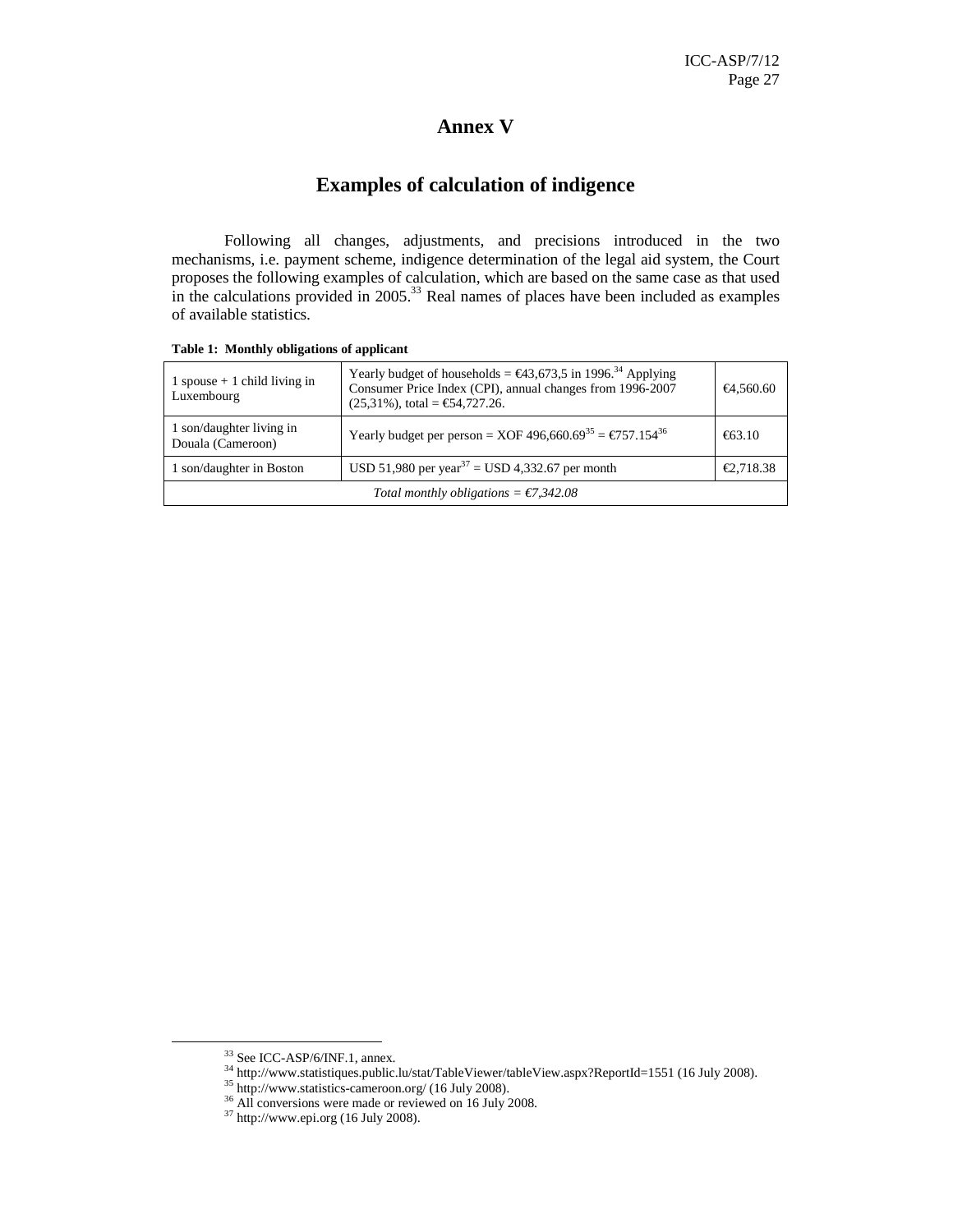# **Case 1:**

 $\ddot{\phantom{a}}$ 

| <b>ASSETS</b>     |                  |  |  |
|-------------------|------------------|--|--|
| Property          | $EMR^{38} (EUR)$ |  |  |
| Family house in A | 1,300            |  |  |
| Apartment in B    | 1,500            |  |  |
| Apartment in C    | 1,000            |  |  |
| House in D        | ഩ                |  |  |

| <b>Other Assets</b>  | Total Value (EUR) | Total/60 |
|----------------------|-------------------|----------|
| 3 cars               | 40,000            | 666.67   |
| Paintings, jewellery | 300,000           | 5,000    |
| Bank accounts        | 150,000           | 2,500    |
| Shares and bonds     | 500,000           | 8,333.33 |
| Total                | 990,000           | 20,900   |

|  | $MDM39 - Monthly Obligations = \in13,558$ |  |
|--|-------------------------------------------|--|
|  |                                           |  |

In Case 1, the applicant would be found partially indigent, and should pay his or her defence team a sum equal to his or her MDM.

The Court's contribution would be calculated as follows (in EUR):

| Phase                                                   | Monthly $cost^{40}$ | Monthly contribution |
|---------------------------------------------------------|---------------------|----------------------|
| Phase 1 (Investigation to initial appearance)           | $22,206.79^{41}$    | 8,648.79             |
| Phase 2 (Initial appearance to confirmation of charges) | 33,191.79           | 19,633.79            |
| Phase 3 (Confirmation of charges to closing arguments)  | 45,742.79           | 32,184.79            |
| Phase 4 (Closing arguments to delivery of judgment)     | $22,206.79^{42}$    | 8,648.79             |
| Phase 5 (Appeal)                                        | 33,191.79           | 19,633.79            |

<sup>&</sup>lt;sup>38</sup> Estimated monthly rent (see ICC-ASP/6/INF.1, para. 13).

<sup>&</sup>lt;sup>39</sup> Monthly disposable means (see document ICC-ASP/6/INF.1, para. 18).

 $40$  For this calculation, the total budget for investigations was divided by 24 and added to the monthly cost. See document ICC-ASP/6/4, annex IV.

 $41$  Monthly ceiling for the legal cost of legal assistance during this phase.

<sup>&</sup>lt;sup>42</sup> Monthly ceiling for the legal cost of legal assistance during this phase.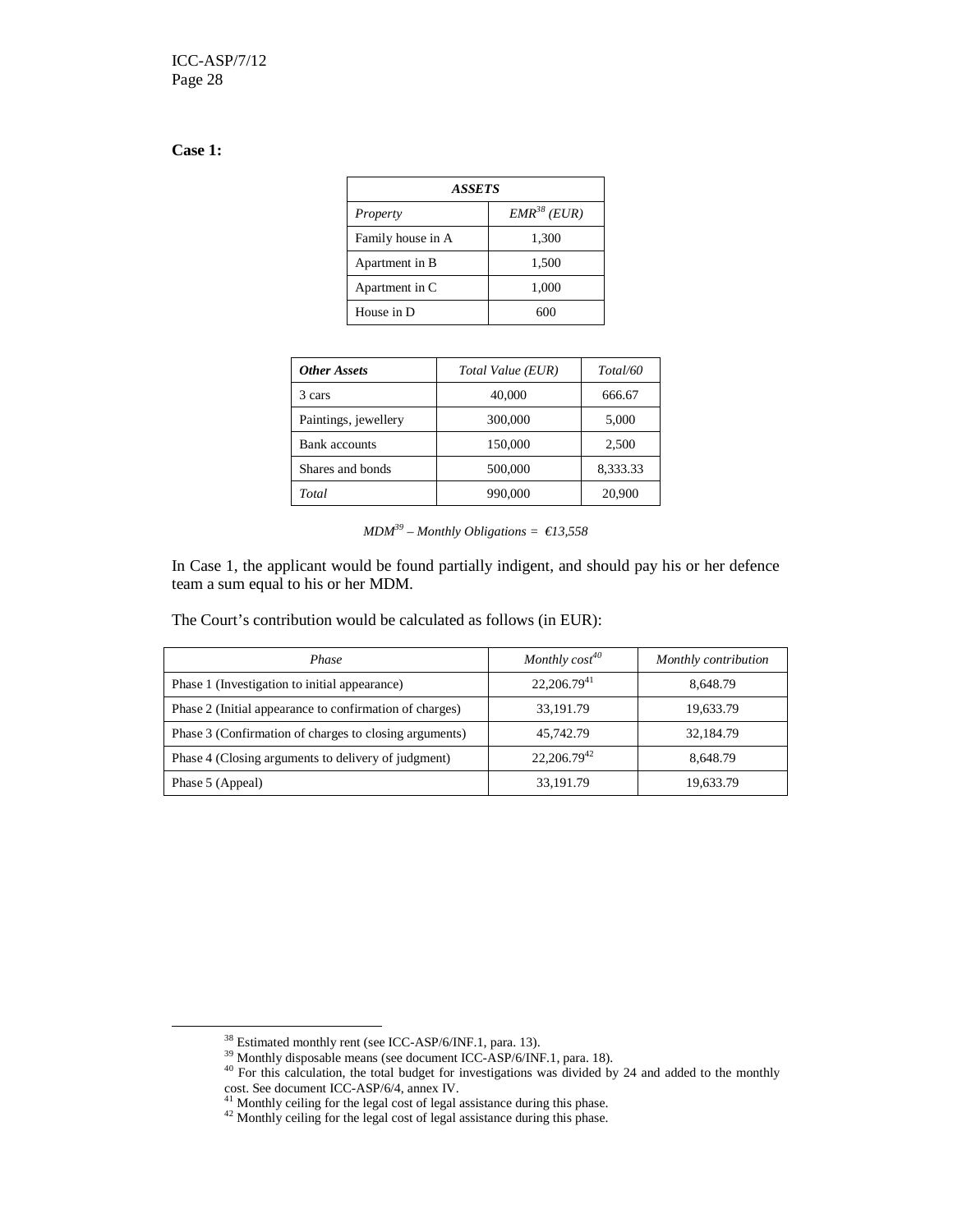# **Case 2:**

| ASSETS            |                 |  |
|-------------------|-----------------|--|
| Property          | $EMR$ ( $EUR$ ) |  |
| Family house in A | 3,000           |  |
| Apartment in B    | 2,000           |  |
| Apartment in C    | 1,500           |  |
| House in D        | 1,500           |  |

| Other assets         | Total value (EUR) | Total/60  |
|----------------------|-------------------|-----------|
| 3 cars               | 50,000            | 833.33    |
| Paintings, jewellery | 1,000,000         | 16,666.67 |
| Bank accounts        | 1,500,000         | 25,000    |
| Shares and bonds     | 3,000,000         | 50,000    |
| Total                | 5,550,000         | 92,500    |

*MDM – Monthly Obligations = €83,342.08* 

In Case 2, the applicant would be found not indigent.